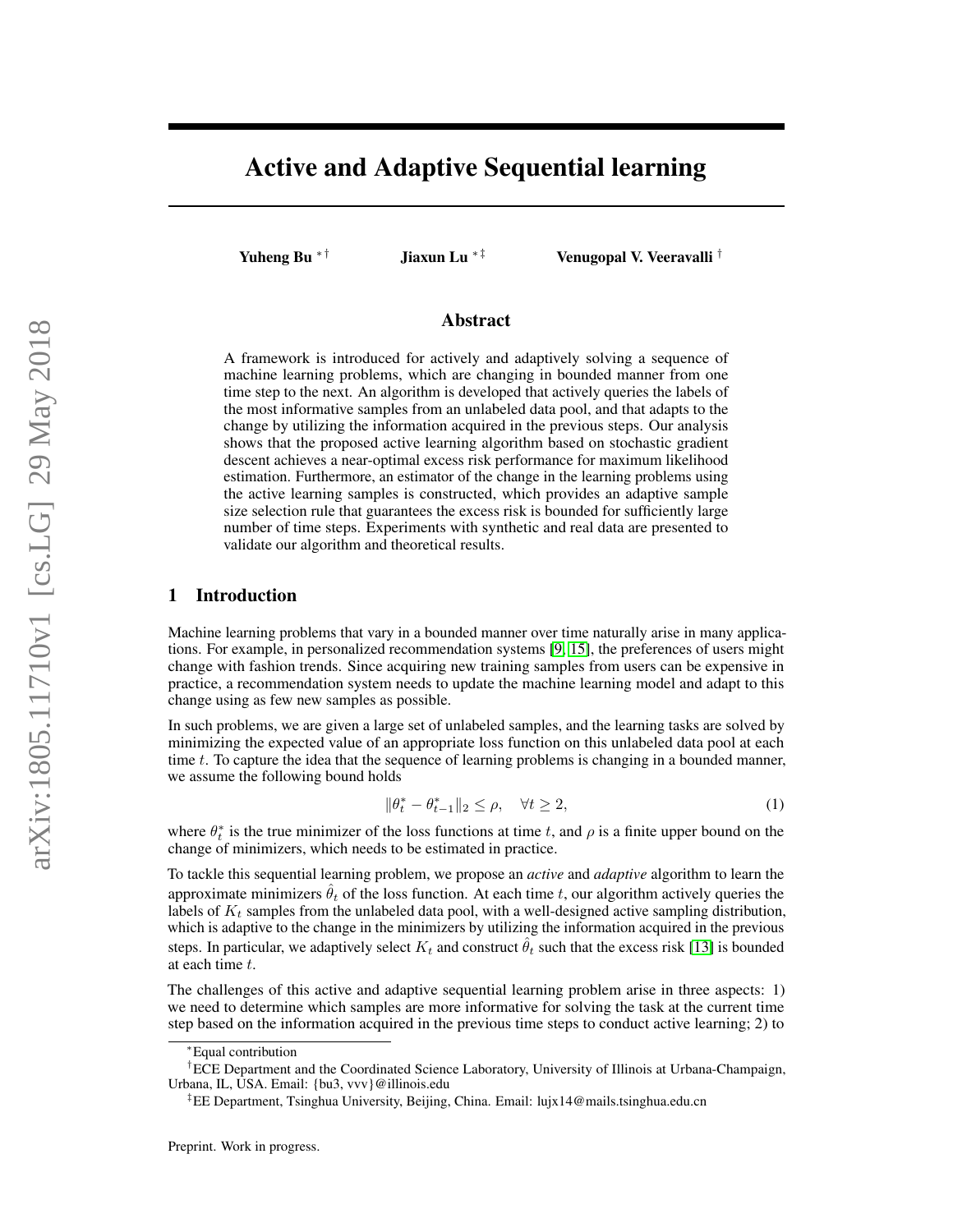achieve a desired bounded excess risk with as few new samples as possible, we need to understand the tradeoff between the solution accuracy and the adaptively determined sample complexity  $K_t$ ; 3) the change in the minimizers  $\rho$  is unknown and we need to estimate it.

Our contributions in this paper can be summarized as follows. We propose an active and adaptive learning framework with theoretical guarantees to solve a sequence of learning problems, which ensures a bounded excess risk for each individual learning task when  $t$  is sufficiently large. We construct a new estimator of the change in the minimizers  $\hat{\rho}_t$  with active learning samples and show that this estimate upper bounds the true parameter  $\rho$  almost surely. We test our approaches on a synthetic regression problem, and further apply it to a recommendation system that tracks changes in preferences of customers. Our experiments demonstrate that our algorithm achieves a better performance compared to the other baseline algorithms in these scenarios.

## 1.1 Related Work

Our active and adaptive learning problem has relations with *multi-task learning* (MTL) and *transfer learning*. In multi-task learning, the goal is to learn several tasks simultaneously as in [\[2,](#page-9-3) [10,](#page-9-4) [21\]](#page-9-5) by exploiting the similarities between the tasks. In transfer learning, prior knowledge from one source task is transferred to another target task either with or without additional training data [\[14\]](#page-9-6). Multi-task learning could be applied to solve our problem by running a MTL algorithm at each time, while remembering all prior tasks. However, this approach incurs a heavy memory and computational burden. Transfer learning lacks the sequential nature of our problem, and there is no active learning component in both works. For multi-task and transfer learning, there are theoretical guarantees on regret for some algorithms [\[1\]](#page-9-7), while we provide an excess risk guarantee for each individual task.

In *concept drift* problem, stream of incoming data that changes over time is observed, and we try to predict some properties of each piece of data as it arrives. After prediction, a loss is revealed as the feedback in [\[17\]](#page-9-8). Some approaches for concept drift use iterative algorithms such as stochastic gradient descent, but without specific models on how the data changes, there is no theoretical guarantees for these algorithms.

Our work is of course related to active learning [\[8,](#page-9-9) [4\]](#page-9-10), in which a learning algorithm is able to interactively query the labels of samples from an unlabeled data pool to achieve better performance. A standard approach to active learning is to select the unlabeled samples by optimizing specific statistics of these samples [\[7\]](#page-9-11). For example, with the goal of minimizing the expected excess risk in maximum likelihood estimation, the authors of [\[6,](#page-9-12) [16\]](#page-9-13) propose a two-stage algorithm based on Fisher information ratio to select the most informative samples, and show that it is optimal in terms of the convergence rate. We apply similar algorithms in our problem, but the first stage of estimating the Fisher information using labeled samples to conduct active learning can be skipped by exploiting the bounded nature of the change, and utilizing information obtained in previous time steps.

Our approach is closely related to prior work on adaptive sequential learning [\[20,](#page-9-14) [19\]](#page-9-15), where the training samples are drawn passively and the adaptation is only in the selection of the number of training samples  $K_t$  at each time step.

The rest of the paper is organized as follows. In Section [2,](#page-1-0) we describe the problem setting considered. In Section [3,](#page-2-0) we present our active and adaptive learning algorithm. In Section [4,](#page-3-0) we provide the theoretical analysis which motivates the proposed algorithm. In Section [5,](#page-6-0) we test our algorithm on synthetic and real data. Finally, in Section [6,](#page-8-0) we provide some concluding remarks.

# <span id="page-1-0"></span>2 Problem Setting

Throughout this paper, we use lower case letters to denote scalars and vectors, and use upper case letters to denote random variables and matrices. All logarithms are the natural ones. We use I to denote an identity matrix of appropriate size. We use the superscript  $(\cdot)^{\top}$  to denote the transpose of a vector or a matrix, and use  $\text{Tr}(A)$  to denote the trace of a square matrix A. We denote  $||x||_A = \sqrt{x^T A x}$  for a vector x and a matrix A of appropriate dimensions.

We consider the active and adaptive sequential learning problem in the maximum likelihood estimation (MLE) setting. At each time t, we are given a pool  $S_t = \{x_{1,t}, \dots, x_{N,t}\}$  of  $N_t$  unlabeled samples drawn from some instance space  $\mathcal{X}$ . We have the ability to interactively query the labels of  $K_t$  of these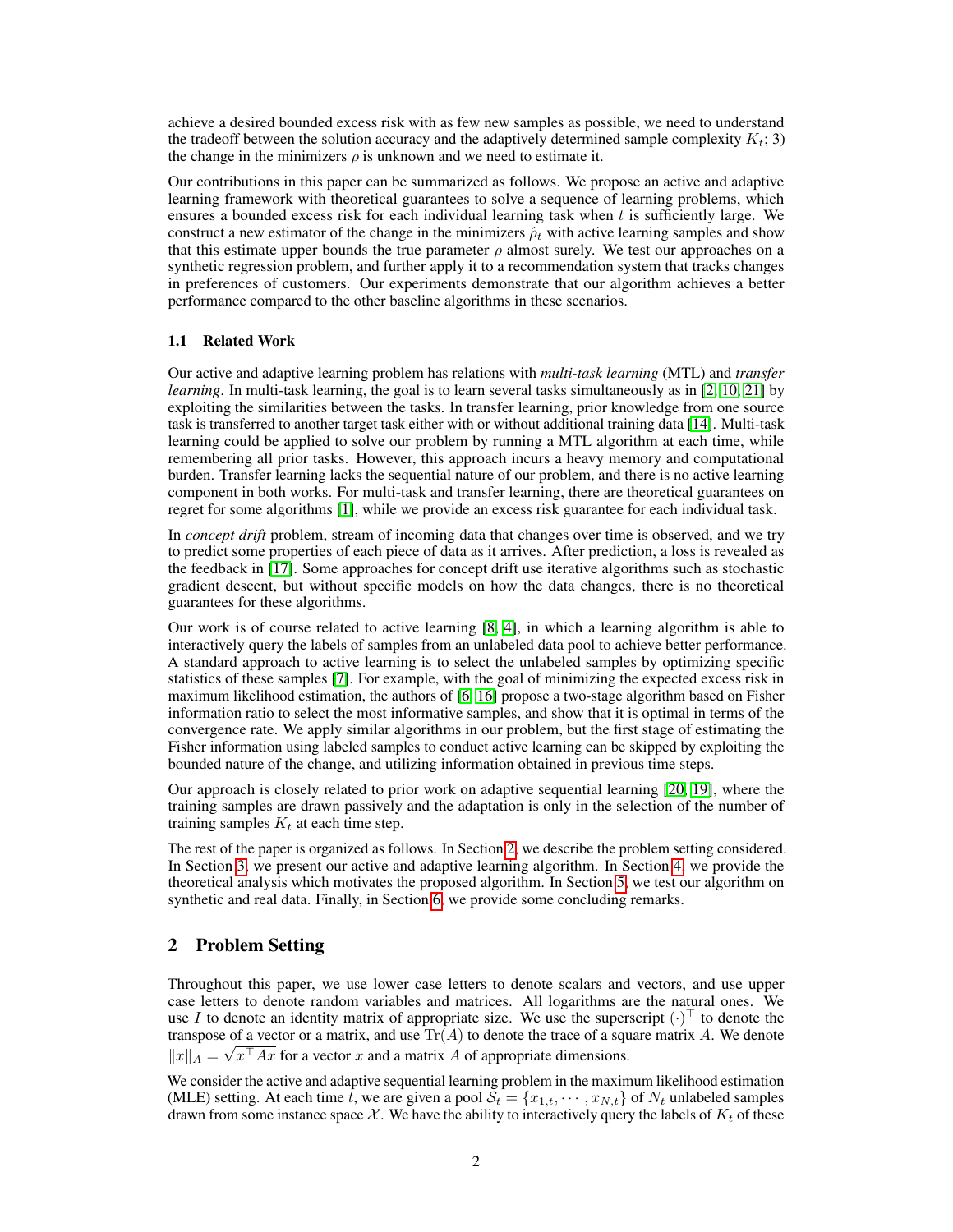samples from a label space  $\mathcal Y$ . In addition, we are given a parameterized family of distribution models  $\mathcal{M} = \{p(y|x, \theta_t), \theta_t \in \Theta\}$ , where  $\Theta \subseteq \mathbb{R}^d$ . We assume that there exists an unknown parameter  $\theta_t^* \in \Theta$  such that the label  $y_t$  of  $x_t \in \mathcal{S}_t$  is actually generated from the distribution  $p(y_t|x_t, \theta_t^*)$ .

For any  $x \in \mathcal{X}$ ,  $y \in \mathcal{Y}$  and  $\theta \in \Theta$ , we let the loss function be the negative log-likelihood with parameter  $\theta$ , i.e.,

$$
\ell(y|x,\theta) \triangleq -\log p(y|x,\theta), \quad p(y|x,\theta) \in \mathcal{M}.
$$
 (2)

Then, the expected loss function over the uniform distribution on the data pool  $S_t$  can be written as

$$
L_{U_t}(\theta) \triangleq \mathbb{E}_{X \sim U_t, Y \sim p(Y|X, \theta_t^*)} [\ell(Y|X, \theta)],\tag{3}
$$

where we use  $U_t$  to denote the uniform distribution over the samples in  $S_t$ . It can be seen that the minimizer of  $L_{U_t}(\theta)$  is the true parameter  $\theta_t^*$ . As mentioned in [\(1\)](#page-0-0), we assume that  $\theta_t^*$  is changing at a bounded but unknown rate, i.e.,  $\|\theta_t^* - \theta_{t-1}^*\|_2 \leq \rho$ , for  $t \geq 2$ .

The quality of our approximate minimizers  $\hat{\theta}_t$  are evaluated through a *mean tracking criterion*, which means that the excess risk of  $\hat{\theta}_t$  is bounded at each time step t, i.e.,

<span id="page-2-4"></span><span id="page-2-3"></span><span id="page-2-1"></span>
$$
\mathbb{E}[L_{U_t}(\hat{\theta}_t) - L_{U_t}(\theta_t^*)] \le \varepsilon. \tag{4}
$$

Thus, our goal is to actively and adaptively select the smallest number of samples  $K_t$  in  $S_t$  to query labels, and sequentially construct an estimate of  $\hat{\theta}_t$  satisfying the above mean tracking criterion for each time step  $t$ . Note that it is allowed to query the label of the same sample multiple times.

Let  $\Gamma_t$  be an arbitrary sampling distribution on  $\mathcal{S}_t$ . Then, the following MLE using  $\Gamma_t$ 

$$
\hat{\theta}_{\Gamma_t} \triangleq \underset{\theta \in \Theta}{\text{argmin}} \frac{1}{K_t} \sum_{k=1}^{K_t} \ell(Y_{k,t} | X_{k,t}, \theta), \tag{5}
$$

can be viewed as an empirical risk minimizer (ERM) of [\(3\)](#page-2-1), where  $X_{k,t} \sim \Gamma_t$ ,  $Y_{k,t} \sim p(Y|X_{k,t}, \theta_t^*)$ .

To ensure that our algorithm works correctly, we require the following assumption on the Hessian matrix of  $\ell(y|x, \theta)$ , which determines the Fisher information matrix.

<span id="page-2-2"></span>Assumption 1. *For any*  $x \in \mathcal{X}$ ,  $y \in \mathcal{Y}$ ,  $\theta \in \Theta$ ,  $H(x,\theta) \triangleq \frac{\partial^2 \ell(y|x,\theta)}{\partial \theta^2}$  *is a function of only* x and  $\theta$ *and does not depend on* y*.*

Assumption [1](#page-2-2) holds for many practical models, such as generalized linear model, logistic regression and conditional random fields [\[6\]](#page-9-12). Moreover, for  $\theta \in \Theta$ , we denote  $I_{\Gamma_t}(\theta) \triangleq \mathbb{E}_{X \sim \Gamma_t}[H(X, \theta)]$  as the Fisher information matrix under sampling distribution  $\Gamma_t$ .

## <span id="page-2-0"></span>3 Algorithm

The main idea of our algorithm is to adaptively choose the number of samples  $K_t$  based on the estimated change in the minimizers  $\hat{\rho}_{t-1}$  such that the mean tracking criterion in [\(4\)](#page-2-3) is satisfied, then actively query the labels of these  $K_t$  samples with a well-designed sampling distribution  $\Gamma_t$ , and finally perform MLE in [\(5\)](#page-2-4) using a stochastic gradient descent (SGD) algorithm over the labeled samples. By executing this algorithm iteratively, we can sequentially learn  $\hat{\theta}_t$  over all the considered time steps. The algorithm is formally presented in Algorithm [1.](#page-3-1)

To ensure a good performance with limited querying samples, it is essential to construct  $\Gamma_t$  carefully. Motivated by Lemma [1](#page-4-0) in Section [4.2,](#page-4-1) the convergence rate of the excess risk for ERM using  $K_t$ samples from  $\Gamma_t$  is  $\text{Tr}(I_{\Gamma_t}^{-1}(\theta_t^*)I_{U_t}(\theta_t^*))/K_t$ . Thus, the optimal sampling distribution  $\Gamma_t^*$  should be the one that minimizes  $\text{Tr}(I_{\Gamma_t}^{-1}(\theta_t^*)I_{U_t}(\theta_t^*))$ , which relies on the unknown parameter  $\theta_t^*$ . Based on the bounded nature of the change in [\(1\)](#page-0-0), we solve this problem by approximating  $\theta_t^*$  with  $\hat{\theta}_{t-1}$  and generate the sampling distribution  $\hat{\Gamma}_t^*$  by minimizing  $\text{Tr}(I_{\Gamma_t}^{-1}(\hat{\theta}_{t-1})I_{U_t}(\hat{\theta}_{t-1}))$  (Step 1).

Then, as shown in Section [4.3,](#page-5-0) we use the minimum number of samples  $K_t^*$  such that the mean tracking criterion is satisfied, and actively draw samples from  $\bar{\Gamma}_t$  to estimate  $\hat{\theta}_t$  (Steps 2-4). Note that the distribution  $\hat{\Gamma}^*_t$  is modified slightly to  $\bar{\Gamma}_t$  in Step 3 to ensure it still has the full support of  $\mathcal{S}_t$ .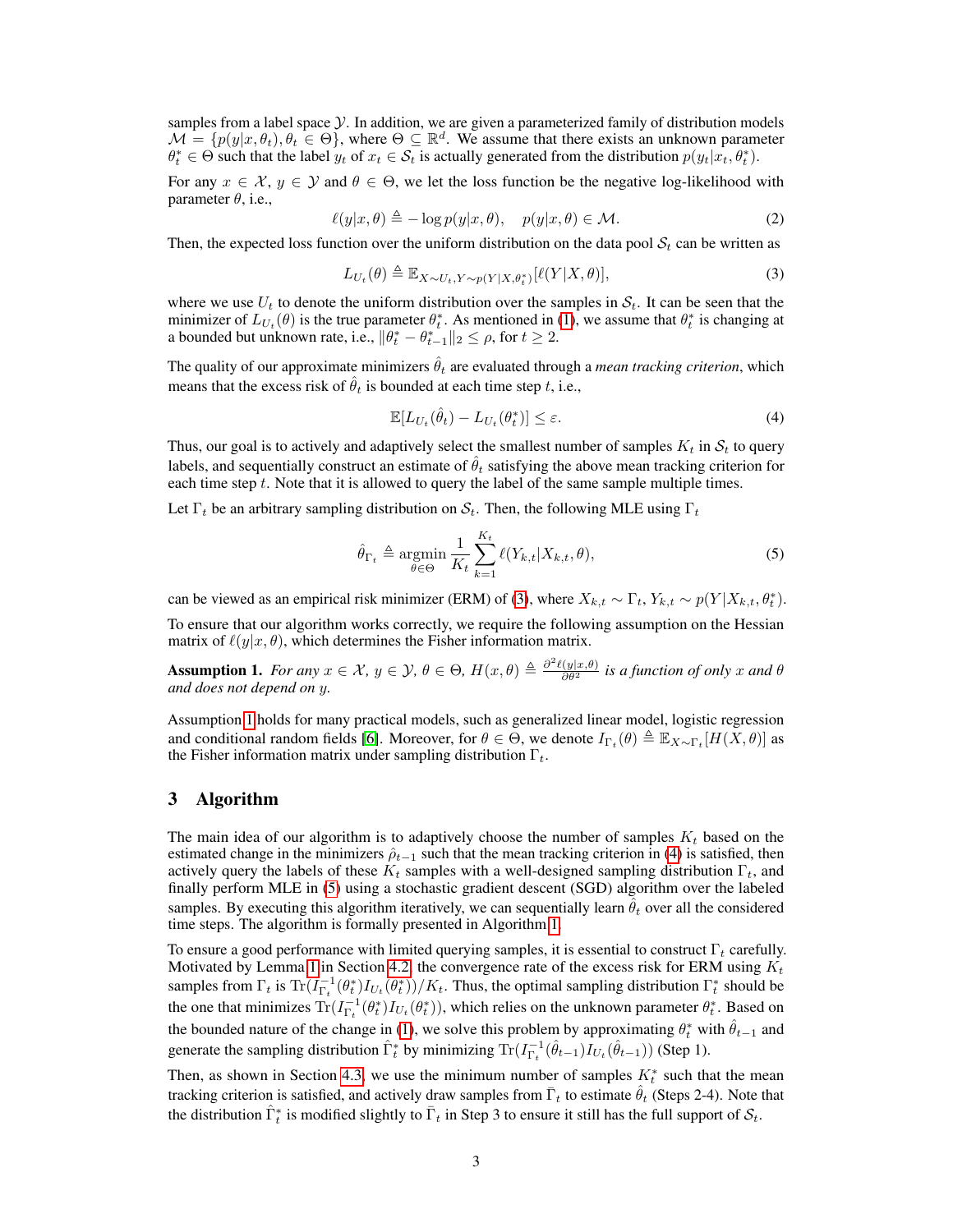#### Algorithm 1 Active and Adaptive Sequential Learning

<span id="page-3-1"></span>**Input:** Sample pool  $S_t = \{x_{1,t}, \dots, x_{N,t}\}\$ , the previous estimation  $\hat{\theta}_{t-1}, \hat{\rho}_{t-1}$  and the desired mean tracking accuracy  $\varepsilon$ .

1: Solve the following semidefinite programming problem (see Section [4.2\)](#page-4-1)

$$
\hat{\Gamma}^*_t = \underset{\Gamma_t \in \mathbb{R}^{N_t}}{\text{argmin}} \quad \text{Tr}[I_{\Gamma_t}^{-1}(\hat{\theta}_{t-1}) I_{U_t}(\hat{\theta}_{t-1})] \quad \text{s.t.} \quad \begin{cases} I_{\Gamma_t}(\hat{\theta}_{t-1}) = \sum_{i=1}^{N_t} \Gamma_{i,t} H(x_{i,t}, \hat{\theta}_{t-1}), \\ \sum_{i=1}^{N_t} \Gamma_{i,t} = 1, \ \Gamma_{i,t} \in [0,1]. \end{cases}
$$

2: Choose  $K_t^*$  based on  $\hat{\rho}_{t-1}$  such that it is the minimum number of samples required to meet the mean tracking criterion (see Section [4.3\)](#page-5-0).

3: Generate  $K_t^*$  samples using the distribution  $\bar{\Gamma}_t = \alpha_t \hat{\Gamma}_t^* + (1 - \alpha_t)U_t$  on unlabeled data pool  $S_t$ , where  $\alpha_t \in (0, 1)$ . Query their labels and get the labeled set  $S_t' = \{(x_{k,t}, y_{k,t})\}_{k=1}^{K_t^*}$ . 4: Solve the MLE using labeled set  $S_t'$  with a SGD algorithm initialized at  $\hat{\theta}_{t-1}$ ,

$$
\hat{\theta}_t = \underset{\theta_t \in \Theta}{\text{argmin}} \sum_{(x_{k,t}, y_{k,t}) \in \mathcal{S}'_t} \ell(y_{k,t} | x_{k,t}, \theta_t).
$$

5: Update the estimate of  $\hat{\rho}_t$  using estimator defined in Section [4.4](#page-5-1) for  $\forall t \geq 2$ . **Output:**  $\hat{\theta}_t$ ,  $\hat{\rho}_t$ .

Finally, based on the current and previous estimation  $\hat{\theta}_t$  and  $\hat{\theta}_{t-1}$ , we update the estimate of the bounded change rate  $\hat{\rho}_t$  by the estimator proposed in Section [4.4.](#page-5-1)

It is easy to see that the active nature of Algorithm [1](#page-3-1) comes from the active sampling distribution, which is constructed by minimizing the Fisher information ratio as in Step 1. But the adaptivity of Algorithm [1](#page-3-1) is more complex and results from the following three aspects: 1) The sampling distribution is adaptive to the bounded change through the replacement of  $\theta_t^*$  with  $\hat{\theta}_{t-1}$  in Step 1; 2) The sample size selection rule is adaptive through the selection of the minimum number of samples required in Step 2; 3) The SGD is adaptive through the initialization by  $\hat{\theta}_{t-1}$  in Step 4.

## <span id="page-3-0"></span>4 Theoretical Performance Guarantees

In this section, we present the theoretical analysis of Algorithm [1.](#page-3-1) We first introduce the assumptions needed. Then, in Section [4.2,](#page-4-1) we provide the analysis of the active sampling distribution. In Section [4.3,](#page-5-0) we present theoretical guarantees on the sample size selection rules which meet the mean tracking criterion in [\(4\)](#page-2-3). In Section [4.4,](#page-5-1) we describe the proposed estimator  $\hat{\rho}_t$ . The proofs of the theorems and all the supporting lemmas will be presented in the Appendices.

#### 4.1 Assumptions

For the purpose of analysis, the following regularity assumption on the log-likelihood function  $\ell$  is required to establish the standard Local Asymptotic Normality of the MLE [\[18\]](#page-9-16).

<span id="page-3-2"></span>Assumption 2 (Regularity conditions).

#### *1. Regularity conditions for MLE:*

- (a) *Compactness*:  $\Theta$  *is compact and*  $\theta_t^*$  *is an interior point of*  $\Theta$  *for each t.*
- (b) *Smoothness*:  $\ell(y|x, \theta)$  *is smooth in the following sense: the first, second and third derivatives of* θ *exist at all interior points of* Θ*.*
- *(c) Strong Convexity: For each t and*  $\theta \in \Theta$ ,  $I_{U_t}(\theta) \succeq mI$  with  $m > 0$ , and hence  $I_{U_t}(\theta)$ *is positive definite and invertible.*
- (d) **Boundedness**: For all  $\theta \in \Theta$ , the largest eigenvalue of  $I_{U_t}(\theta)$  is upper bounded by  $L_b$ .

*2. Concentration at*  $\theta_t^*$ : *For all t, and any*  $x_t \in S_t$ ,  $y_t \in Y$ ,

$$
\left\| \nabla \ell(y_t | x_t, \theta_t^*) \right\|_{I_{U_t}(\theta_t^*)^{-1}} \le L_1 \quad \text{and} \quad \left\| I_{U_t}(\theta_t^*)^{-1/2} H(x, \theta_t^*) I_{U_t}(\theta_t^*)^{-1/2} \right\| \le L_2 \quad (6)
$$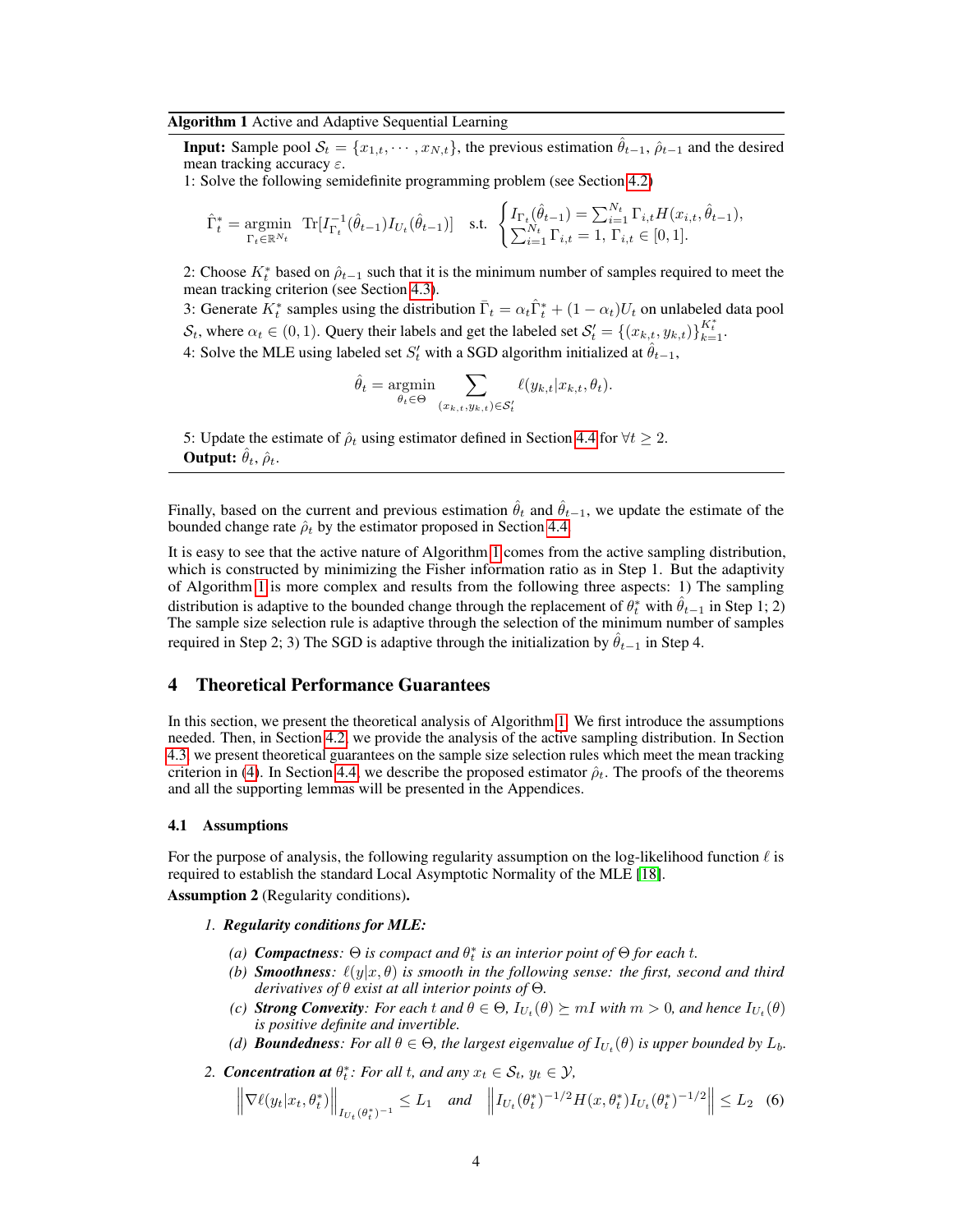*holds with probability one.*

*3. Lipschitz continuity: For all t, there exists a neighborhood*  $B_t$  *of*  $\theta_t^*$  *and* a constant  $L_3$ *, such that for all*  $x_t \in S_t$ ,  $H(x_t, \theta)$  *are*  $L_3$ -*Lipschitz in this neighborhood, namely,* 

$$
\left\| I_{U_t}(\theta_t^*)^{-1/2} \left( H(x_t, \theta) - H(x_t, \theta') \right) I_{U_t}(\theta_t^*)^{-1/2} \right\| \le L_3 \|\theta - \theta'\|_{I_{U_t}(\theta_t^*)}
$$
(7)

*holds for*  $\theta, \theta' \in B_t$ .

In addition, we need the following assumption to prove that replacing  $\theta_t^*$  with  $\hat{\theta}_{t-1}$  in Algorithm [1](#page-3-1) does not change the performance of the active learning algorithm in terms of the convergence rate. This assumption is satisfied by many classes of models, including the generalized linear model [\[6\]](#page-9-12).

<span id="page-4-3"></span>Assumption 3 (Point-wise self-concordance). *For all* t*, there exists a constant* L4*, such that*

$$
-L_4 \|\theta_t - \theta_t^*\|_2 H(x, \theta_t^*) \le H(x, \theta_t) - H(x, \theta_t^*) \le L_4 \|\theta_t - \theta_t^*\|_2 H(x, \theta_t^*). \tag{8}
$$

#### <span id="page-4-1"></span>4.2 Optimal Active Learning Sampling Distribution

In this subsection, we provide the intuition and analysis of Step 1 in Algorithm [1.](#page-3-1) The construction of the active sampling distribution  $\Gamma_t$  is motivated by the following lemma, which characterizes the convergence rate of the ERM solution  $\hat{\theta}_{\Gamma_t}$  defined in [\(5\)](#page-2-4) when  $\rho$  and  $\theta_{t-1}^*$  are known.

<span id="page-4-0"></span>**Lemma [1](#page-2-2).** *Suppose Assumptions 1 and* [2](#page-3-2) *hold, and let*  $\Theta_t \triangleq \{\theta_t | \|\theta_t - \theta_{t-1}^*\| \leq \rho\}$ *. For any sampling distribution*  $\Gamma_t$  *on*  $\mathcal{S}_t$ *, suppose that*  $I_{\Gamma_t}(\theta_t^*) \succeq CI_{U_t}(\theta_t^*)$  *holds for some constant*  $C < 1$ *.* Then, for sufficiently large  $K_t$ , such that  $\gamma_t \triangleq \mathcal{O}\left(\frac{1}{C^2}(L_1L_3 + \sqrt{L_2})\sqrt{\frac{\log dK_t}{K_t}}\right) < 1$ , the excess risk  $of \hat{\theta}_{\Gamma_t}$  can be bounded as

$$
(1 - \gamma_t) \frac{\tau_t^2}{K_t} - \frac{L_1^2}{CK_t^2} \le \mathbb{E}[L_{U_t}(\hat{\theta}_{\Gamma_t}) - L_{U_t}(\theta_t^*)] \le (1 + \gamma_t) \frac{\tau_t^2}{K_t} + \frac{2L_b\rho^2}{K_t^2}
$$
(9)

*for all t, where*  $\tau_t^2 \triangleq \frac{1}{2} \text{Tr} \left( I_{\Gamma_t}^{-1}(\theta_t^*) I_{U_t}(\theta_t^*) \right)$ .

In practice, the parameter space  $\Theta_t = \{\theta_t | \|\theta_t - \theta_{t-1}^*\| \leq \rho\}$  is unknown and the ERM solution of [\(5\)](#page-2-4) cannot be obtained directly due to the computational issue. To solve these problems, we can apply optimization algorithm such as SGD to find approximate minimizers in the original parameter space  $\Theta$  with initialization at  $\hat{\theta}_{t-1}$ . Thus, we further build Algorithm [1](#page-3-1) and our theoretical results with the SGD algorithm (which incidentally achieves the optimal convergence rate for ERM). We need the following assumptions on the optimization algorithm to solve [\(5\)](#page-2-4):

<span id="page-4-2"></span>Assumption 4. *Given an optimization algorithm that generates an approximate loss minimizer*  $\hat{\theta}_t \triangleq \mathscr{A}(\hat{\theta}_{t-1}, \{\nabla_{\theta} \ell(y_{k,t} | x_{k,t}, \theta)\}_{k=1}^{K_t})$  using  $K_t$  stochastic gradients  $\{\nabla_{\theta} \ell(y_{i,t} | x_{i,t}, \theta)\}_{k=1}^{K_t}$  with initialization at  $\hat{\theta}_{t-1}$ , if  $\mathbb E\|\hat\theta_{t-1}-\theta_t^*\|_2^2\leq \Delta_t^2$ , there exists a function  $b(\tau_t^2,\Delta_t,K_t)$  such that

$$
\mathbb{E}[L_{U_t}(\hat{\theta}_t)] - L_{U_t}(\theta_t^*) \le b(\tau_t^2, \Delta_t, K_t),\tag{10}
$$

where  $b(\tau_t^2, \Delta_t, K_t)$  *monotonically increases with respect to*  $\tau_t^2$ ,  $\Delta_t$  *and*  $1/K_t$ *.* 

The bound  $b(\tau_t^2, \Delta_t, K_t)$  depends on the converge rate  $\tau_t^2$  and the expectation of the difference between the initialization and the true minimizer  $\Delta_t$ , which correspond to the first and the second term in the upper bound of Lemma [1,](#page-4-0) respectively. As an example for this type of bound, for the Streaming Stochastic Variance Reduced Gradient (Streaming SVRG) algorithm in [\[11\]](#page-9-17), it holds that

$$
b(\tau_t^2, \Delta_t, K_t) = C_1 \frac{\tau_t^2}{K_t} + C_2 \left(\frac{\Delta_t}{K_t}\right)^2
$$
\n(11)

with constant  $C_1$  and  $C_2$ . In addition, the paper [\[20\]](#page-9-14) contains several examples of the bound  $b(\tau_t^2, \Delta_t, K_t)$  with other variations of SGD algorithm.

Then, the following theorem characterizes the convergence rate of the active sampling distribution used in Algorithm [1](#page-3-1) in the order sense.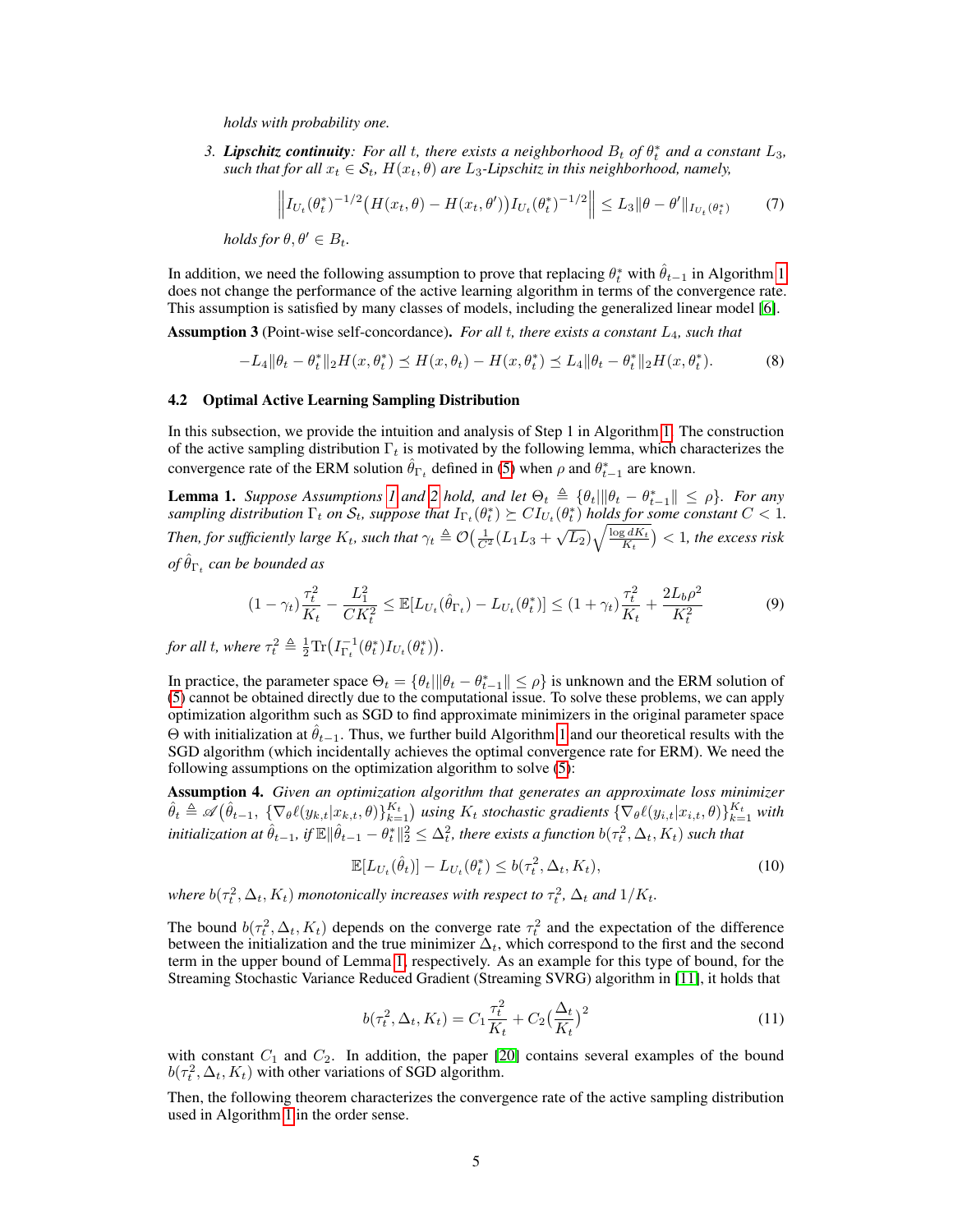<span id="page-5-2"></span>**Theorem 1.** Suppose Assumptions [1-](#page-2-2)[4](#page-4-2) hold, and let  $\beta_t \triangleq L_4(\rho + \frac{1}{\delta}\sqrt{\frac{2\varepsilon}{m}}) < 1$ . Then, the excess risk *of*  $\hat{\theta}_t$  *in Algorithm [1](#page-3-1) is upper-bounded by* 

$$
\mathbb{E}[L_{U_t}(\hat{\theta}_t) - L_{U_t}(\theta_t^*)] \le b(\hat{\tau}_t^2, \Delta_t, K_t),\tag{12}
$$

*with probability 1-*δ*, where*

$$
\hat{\tau}_t^2 = \left(\frac{1+\beta_t}{1-\beta_t}\right)^2 \frac{\text{Tr}\left(I_{\Gamma_t^*}^{-1}(\theta_t^*)I_{U_t}(\theta_t^*)\right)}{2\alpha_t}, \qquad \Delta_t = \sqrt{\frac{2\varepsilon}{m}} + \rho,\tag{13}
$$

 $\delta \in (0,1)$  and  $\Gamma_t^*$  is the optimal sampling distribution minimizing  $\text{Tr}\left(I_{\Gamma_t^*}^{-1}(\theta_t^*)I_{U_t}(\theta_t^*)\right)$ .

<span id="page-5-4"></span>Remark 1. *A comparison between Theorem [1](#page-5-2) and Lemma [1](#page-4-0) shows that the convergence rate of* Algorithm [1](#page-3-1) that approximates  $\theta^*_t$  with  $\hat{\theta}_{t-1}$  in Step 1 is the same as the ERM solution with high *probability, as long as the change in the minimizers*  $\rho$  *is small enough, i.e.,*  $L_4(\rho+\frac{1}{\delta}\sqrt{2\varepsilon/m}) < 1$ *. In certain cases such as linear regression model, the Hessian matrices are independent of* θ ∗ t *. Thus, no approximation is needed in constructing the sampling distribution, and Algorithm [1](#page-3-1) is rate optimal.*

#### <span id="page-5-0"></span>4.3 Sample Size Selection Rule

In this subsection, we explain and analyze the sample selection rule of Step 2 in Algorithm [1.](#page-3-1) The idea starts with the bound  $b(\tau_t^2, \Delta_t, K_t)$  from Assumption [4.](#page-4-2) If we can compute  $\tau_t^2$  and  $\Delta_t$ , the sample size  $K_t$  can be determined by letting  $b(\tau_t^2, \Delta_t, \bar{K}_t) \leq \varepsilon$  to satisfy the mean tracking criterion. However,  $\theta_t^*$  in  $\tau_t^2 = \frac{1}{2} \text{Tr} \left( I_{\Gamma_t}^{-1}(\theta_t^*) I_{U_t}(\theta_t^*) \right)$  is unknown in practice. Although we can approximate  $\theta_t^*$  using  $\hat{\theta}_{t-1}$  as we did in Step 1, this upper bound only holds with high probability as shown in Theorem [1,](#page-5-2) which means the mean tracking criterion will be satisfied with high probability. To avoid this issue, we use the fact that  $\text{Tr}\left(I_{\Gamma_t^*}^{-1}(\theta_t^*)I_{U_t}(\theta_t^*)\right) \leq \text{Tr}\left(I_{U_t}^{-1}(\theta_t^*)I_{U_t}(\theta_t^*)\right) = d$  (recall d is the dimension of parameters) to form a conservative bound  $b(d/2, \Delta_t, K_t)$  to choose  $K_t$ , which works for the uniform sampling distribution  $U_t$ .

To bound the difference between the initialization and the true minimizer  $\Delta_t$ , we have the inequality  $\mathbb{E} \|\hat{\theta}_{t-1} - \theta_t^*\|_2^2 \le (\sqrt{2\varepsilon/m} + \rho)^2$  following from the triangle inequality, Jensen's inequality and the strong convexity in Assumption [2.](#page-3-2) This inequality implies that  $\Delta_t = \sqrt{2\varepsilon/m} + \rho$ .

Therefore, if  $\rho$  is known, we can set  $K_t^* = \min \left\{ K \geq 1 \Big| b\Big(d/2, \sqrt{\frac{2\varepsilon}{m}} + \rho, K\Big) \leq \varepsilon \right\}$  for  $t \geq 2$  to ensure that  $\mathbb{E}[L_{U_t}(\hat{\theta}_t) - L_{U_t}(\theta_t^*)] \leq \varepsilon$ . For  $t = 1$ , we could always use diameter(Θ) to bound  $\Delta_1$ and select  $K_1$ . In general, if  $\rho$  is much smaller than diameter( $\Theta$ ), then we require significantly fewer samples  $K_t$  to meet the mean tracking criterion for  $t \geq 2$ .

For the case where the change of the minimizers  $\rho$  is unknown, we could replace  $\rho$  with an estimate  $\hat{\rho}_{t-1}$  to select the sample size. The following theorem characterizes the convergence guarantee using the sample size selection rule of step 2 in Algorithm [1](#page-3-1) and the estimator of  $\hat{\rho}_t$  in Section [4.4.](#page-5-1)

#### <span id="page-5-5"></span>Theorem 2. *If*

$$
K_t \ge K_t^* \triangleq \min\left\{K \ge 1 \Big| b\Big(d/2, \sqrt{\frac{2\varepsilon}{m}} + \hat{\rho}_{t-1}, K\Big) \le \varepsilon \right\},\tag{14}
$$

then for all  $t$  large enough we have  $\limsup_{t\to\infty}\left(\mathbb{E}[L_{U_t}(\hat{\theta}_t)] - L_{U_t}(\theta_t^*)\right) \leq \varepsilon$  almost surely.

#### <span id="page-5-1"></span>4.4 Estimating the Change in Minimizers

In this subsection, we construct an estimate  $\hat{\rho}_t$  of the change in the minimizers  $\rho$  using the active learning samples for step 5 in Algorithm [1.](#page-3-1)

We first construct an estimate  $\tilde{\rho}_t$  for the one-step changes  $\|\theta_{t-1}^* - \theta_t^*\|$ . As a consequence of strong convexity the following lemma holds convexity, the following lemma holds.

<span id="page-5-3"></span>Lemma 2. *Suppose Assumption [2](#page-3-2) holds, then*

$$
\|\theta_{t-1}^* - \theta_t^*\|^2 \le \frac{1}{m} \big[ L_{U_t}(\theta_{t-1}^*) - L_{U_t}(\theta_t^*) + L_{U_{t-1}}(\theta_t^*) - L_{U_{t-1}}(\theta_{t-1}^*) \big].\tag{15}
$$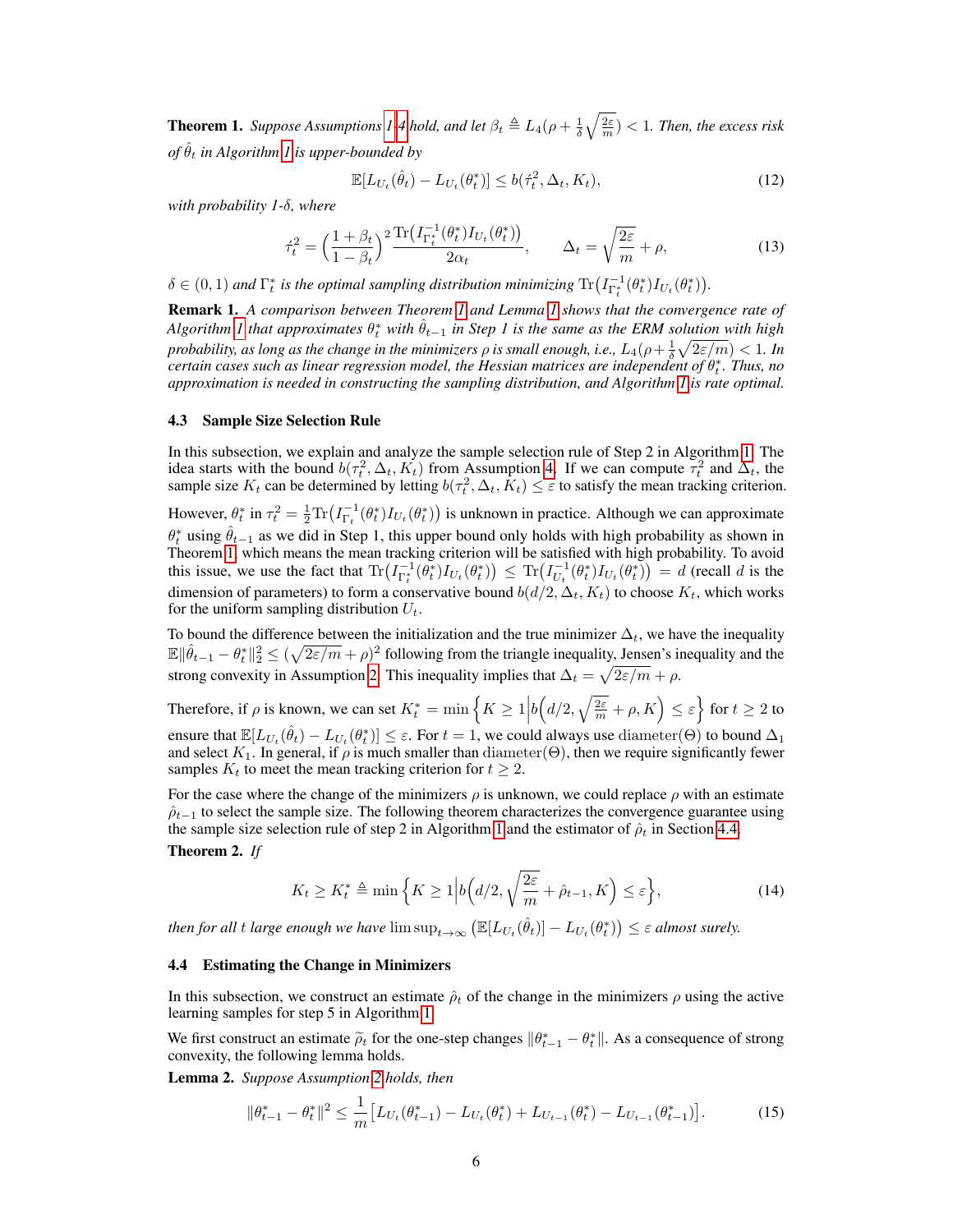Motivated by Lemma [2,](#page-5-3) we can construct the following one-step estimation of  $\rho^2$ 

$$
\tilde{\rho}_t^2 = \frac{1}{m} \left[ \hat{L}_{U_t}(\hat{\theta}_{t-1}) - \hat{L}_{U_t}(\hat{\theta}_t) + \hat{L}_{U_{t-1}}(\hat{\theta}_t) - \hat{L}_{U_{t-1}}(\hat{\theta}_{t-1}) \right],\tag{16}
$$

where we use

$$
\hat{L}_{U_t}(\hat{\theta}_{t-1}) \triangleq \frac{1}{K_t} \sum_{k=1}^{K_t} \frac{\ell(Y_{k,t} | X_{k,t}, \hat{\theta}_{t-1})}{N_t \bar{\Gamma}_t(X_{k,t})}
$$
(17)

as the empirical estimation of  $L_{U_t}(\theta_{t-1}^*)$ . Note that we are using the samples generated from the active learning distribution, i.e.,  $X_{k,t} \sim \bar{\Gamma}_t$  and  $Y_{k,t} \sim p(Y|X_{k,t}, \theta_t^*)$ . Thus, based on the idea of importance sampling [\[5\]](#page-9-18), we need to normalize the estimate with the sampling distribution  $\bar{\Gamma}_t$ .

Then, we combine the one-step estimates to construct an overall estimate. The simplest way to combine the one-step estimates would be to set  $\hat{\rho}_t^2 = \max{\{\hat{\rho}_2^2, \dots, \hat{\rho}_t^2\}}$ . However, if we suppose that each estimate  $\tilde{\rho}$  is an independent Gaussian random variable, then this estimate goes to infinity as  $t \to \infty$ . To avoid this issue, we use a class of functions  $h_W : \mathbb{R}^W \to \mathbb{R}$  that are non-decreasing in their arguments and satisfy  $\mathbb{E}[h_W(\rho_j, \dots, \rho_{j-W+1})] \ge \rho$ . For example,  $h_W(\rho_j, \dots, \rho_{j-W+1}) =$  $\frac{W+1}{W}$  max $\{\rho_j, \dots, \rho_{j-W+1}\}$  satisfies the requirements. The combined estimate of  $\rho_t^2$  is computed by applying the function  $h_W$  to a sliding window of one-step estimates of  $\tilde{\rho}^2$ , i.e.,

$$
\hat{\rho}_t^2 = \frac{1}{t-1} \sum_{j=2}^t h_{\{\min[W,j-1]\}}(\hat{\rho}_j^2, \hat{\rho}_{j-1}^2, \cdots, \hat{\rho}_{\max[j-W+1,2]}^2).
$$
 (18)

The following theorem characterizes the performance of proposed estimator in [\(18\)](#page-6-1).

<span id="page-6-3"></span>Theorem 3. *Suppose Assumptions [1](#page-2-2) and [2](#page-3-2) hold, and there exists a sequence* {rt} [4](#page-6-2) *satisfying*

<span id="page-6-1"></span>
$$
\sum_{t=1}^{\infty} \exp\Big\{-\frac{2m^2(t-1)r_t^2}{9L_b^2\text{Diameter}^4(\Theta)}\Big\}<\infty
$$

for all t large enough, then  $\hat{\rho}_t^2 \triangleq \hat{\rho}_t^2 + D_t + r_t \geq \rho^2$  almost surely with a constant  $D_t$ .

#### <span id="page-6-0"></span>5 Experiments

In this section, we present two experiments to validate our algorithm and the related theoretical results: one is to track a synthetic regression model and the other is to track the time-varying user preferences in a recommendation system. More experiments on binary classification are presented in the Appendices. We use three baseline algorithms for comparison: passive adaptive algorithm, active random algorithm and passive random algorithm. Compared with Algorithm [1,](#page-3-1) *Passive* means drawing new samples using a uniform distribution  $U_t$  in Step 3 and *Random* means replacing the estimate of  $\hat{\theta}_{t-1}$  with a random point from  $\Theta$  in Step 1 and 4. All reported results are averaged over 1000 runs of Monte Carlo trials. The sizes of the sample pools for all the test algorithms are the same with  $N_t = 500$ , and the number of considered time steps is 25. We construct the active sampling distribution with the exact solution of the SDP problem in Step 1. Note that approximation algorithms for SDP introduced in [\[16\]](#page-9-13) can be applied to accelerate this process. We set  $K_t = K_t^*$  for all the test algorithms and use the estimator defined in Section [4.4](#page-5-1) with window size  $W = 3$  to estimate  $\rho$ .

#### 5.1 Synthetic Regression

The model of the synthetic regression problem is  $y_t = \theta_t^T x_t + w_t$ , where the input variable  $x_t \sim$  $\mathcal{N}(0, 0.1I)$  is a 5-dimensional Gaussian vector and the noise  $w_t \sim \mathcal{N}(0, 0.5)$ . We consider learning the parameter  $\theta_t$  by minimizing the following negative log-likelihood function  $\ell(y_{k,t}|x_{k,t}, \theta_t) =$  $(y_{k,t}-\theta_t^T x_{k,t})^2$ . In the simulations, the change of the true minimizers is  $\rho = 10$ , and the target excess risk is  $\varepsilon = 1$ . To highlight the time-varying nature of the problem, we implement the "all samples up front" method by using  $\sum_{t=1}^{25} K_t^*$  samples at the first time step and keep this time-invariant regression model for the rest of considered time steps.

<span id="page-6-2"></span><sup>&</sup>lt;sup>4</sup>Note that a choice of  $r_t$  that is greater than  $1/\sqrt{t-1}$  in the order sense works here.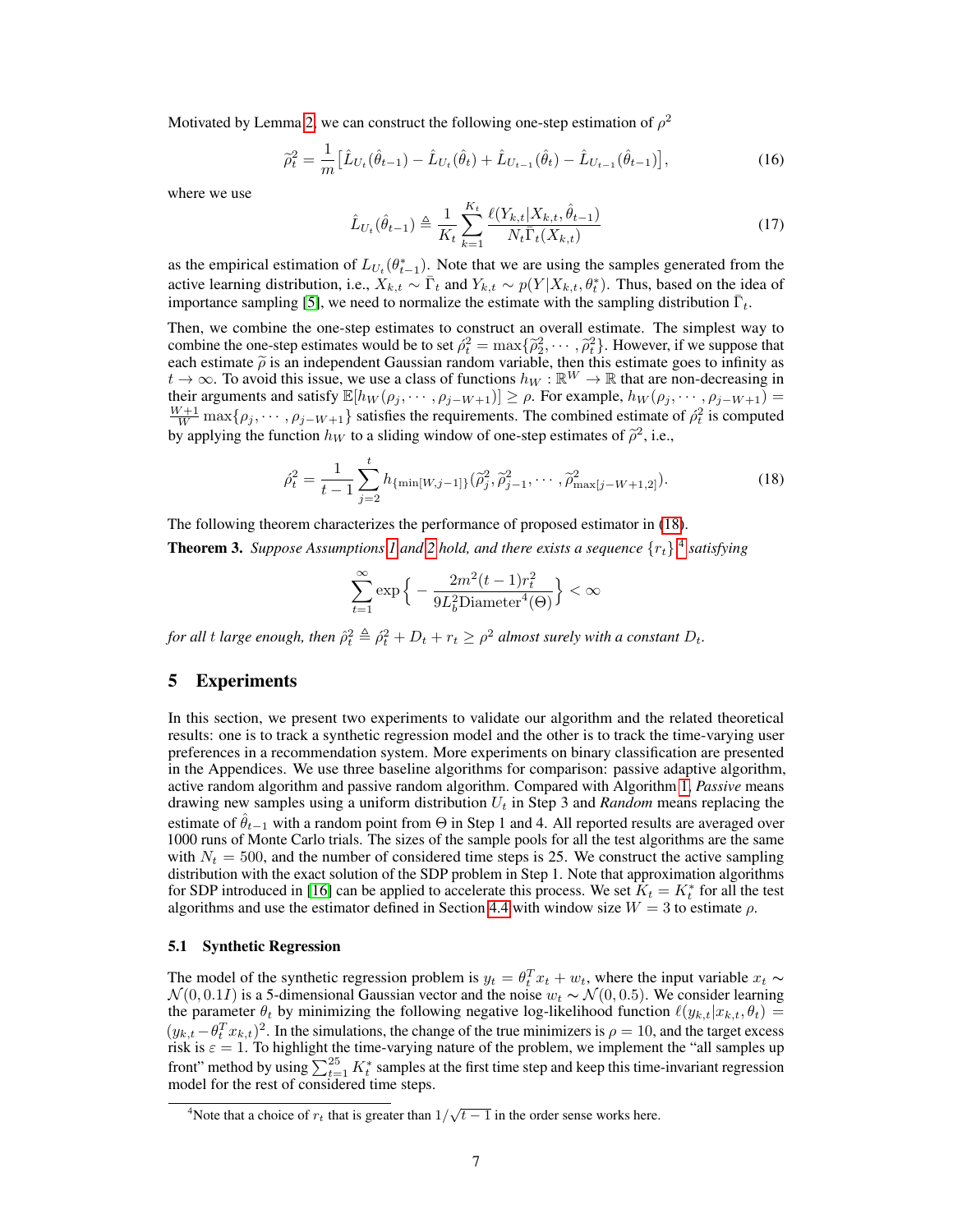Fig. [1\(a\)](#page-7-0) shows that using  $K_t^*$  new samples, the passive adaptive algorithm meets the mean tracking criterion and our proposed active and adaptive learning algorithm outperforms all the other algorithms. The "all samples up front" algorithm outperforms the other algorithms initially, but it fails to track the time-varying underlying model after only a few time steps. Moreover, the excess risk of active random algorithm is almost the same as that of active adaptive algorithm, since the Hessian matrices in the regression task are independent of  $\theta_t$ . In this case, no approximation is needed and the change rate  $\rho$  in the regression task can be arbitrarily large, as we mentioned in Remark [1.](#page-5-4) Fig [1\(b\)](#page-7-1) shows that  $\hat{\rho}_t$  converges to a conservative estimate of  $\rho$ , which verifies Theorem [3.](#page-6-3) Moreover, the corresponding number of samples determined by Theorem [2](#page-5-5) is depicted in Fig. [1\(c\),](#page-7-2) which shrinks adaptively as  $\hat{\rho}_t$ converges.

<span id="page-7-2"></span><span id="page-7-1"></span><span id="page-7-0"></span>

<span id="page-7-6"></span><span id="page-7-5"></span>Figure 1: Experiments on synthetic regression: (a) Excess risk. (b) Estimated rate of change of minimizers. (c) Number of samples. Experiments on user preference tracking performance using Yelp data: (d) Excess risk. (e) Estimated rate of change of minimizers. (f) Classification error.

#### 5.2 Tracking User Preferences in Recommendation System

We utilize a subset of Yelp 2017 dataset  $5$  to perform our experiments. We censor the original dataset such that each user has at least 10 ratings. After censoring procedure, our dataset contains ratings of  $M = 473$  users for  $N = 858$  businesses. By converting the original 5-scale ratings to a binary label for all businesses with high ratings (4 and 5) as positive (1) and low ratings (3 and below) as negative  $(-1)$ , we form the  $N \times M$  binary rating matrix R, which is very sparse and only 2.6% are observed. We complete the sparse matrix  $R$  to make recommendations by using the matrix factorization method [\[12\]](#page-9-19). The rating matrix  $R$  can be modeled by the following logistic regression model

<span id="page-7-7"></span><span id="page-7-4"></span>
$$
p(R_{u,b}|\phi_b, \phi_u) = \frac{1}{1 + \exp^{-R_{u,b}\phi_u^{\top}\phi_b}},
$$
\n(19)

where  $\phi_u$  and  $\phi_b$  are the d-dimensional latent vectors representing the preferences of user u and properties of business b, respectively. Then, we train  $\phi_u$  and  $\phi_b$  with dimension  $d = 5$  for each user and business in the dataset using maximum likelihood estimation by SGD. With the learned latent vectors, we can complete the matrix  $R$  and make recommendations to customers in a collaborative filtering fashion [\[9,](#page-9-0) [15\]](#page-9-1).

In practice, the preferences of users  $\phi_{u,t}$  may vary with time t, and hence user features need to be retrained. Considering the fact that acquiring new ratings of users can be expensive, we apply our

<span id="page-7-3"></span><sup>5</sup> https://www.yelp.com/dataset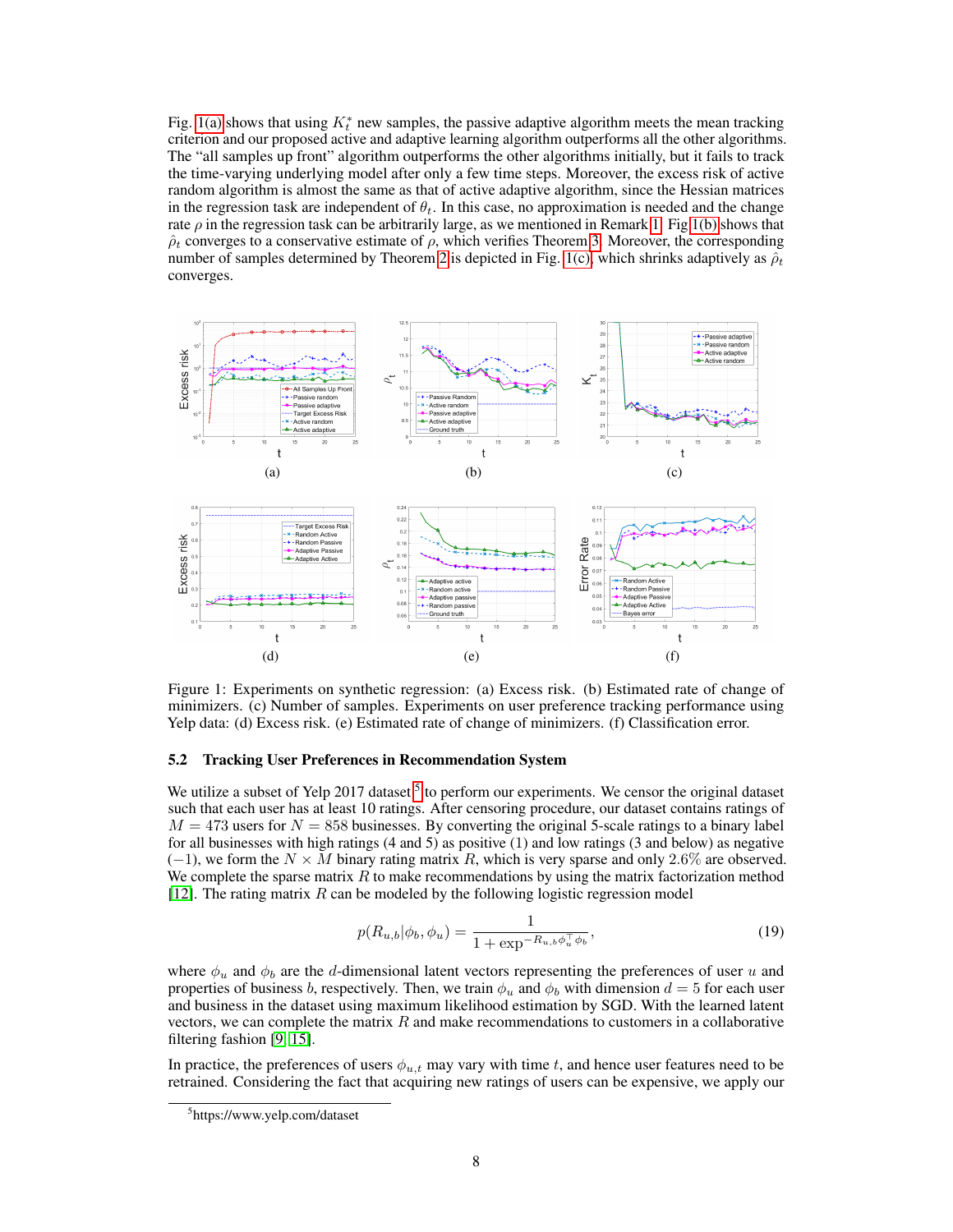active and adaptive learning algorithm to further reduce the number of new samples while maintaining the mean tracking accuracy.

In the following experiment, we use a random subset of  $\{\phi_b\}$  with size  $N_t$  as our unlabeled data pool, while the remaining serve as a test set to evaluate the algorithms. To model the bounded time-varying changes of user preferences  $\phi_{u,t}$ , we start from a randomly chosen user feature and update it by adding a random Normal drift with norm bounded by 0.1 at each time step. Since we are unable to retrieve the actual answer from a real user, we generate the labels with the probabilistic model given by [\(19\)](#page-7-4) with true parameter  $\phi_{u,t}$  instead. Note that one cannot ask a user the same question twice in a real recommendation system, and therefore we implement without replacement sampling by querying the labels of the samples having the largest  $K_t^*$  values in the active sampling distribution  $\overline{\Gamma_t}$ .

Fig. [1\(e\)](#page-7-5) shows that  $\hat{\rho}_t$  converges to a conservative estimate of  $\rho$ , and the corresponding sample size converges to  $K_t^* = 13$  after two time steps. Fig. [1\(d\)](#page-7-6) and Fig. [1\(f\)](#page-7-7) show that our algorithm achieves a error rate of 6% with these samples and significantly outperforms the other algorithms. This is because the Hessian matrices of logistic regression are functions of  $\theta_t$ , and hence the sampling distribution generated by the active and adaptive algorithm selects more informative samples.

## <span id="page-8-0"></span>6 Conclusions

In this paper, we propose an active and adaptive learning framework to solve a sequence of learning problems, which ensures a bounded excess risk for each individual learning task when the number of time steps is sufficiently large. We construct an estimator of the change in the minimizers  $\hat{\rho}_t$  using active learning samples and show that this estimate upper bounds the true parameter  $\rho$  almost surely. We test our algorithm on a synthetic regression problem, and further apply it to a recommendation system that tracks changes in preferences of customers. Our experiments demonstrate that our algorithm achieves better performance compared to the other baseline algorithms.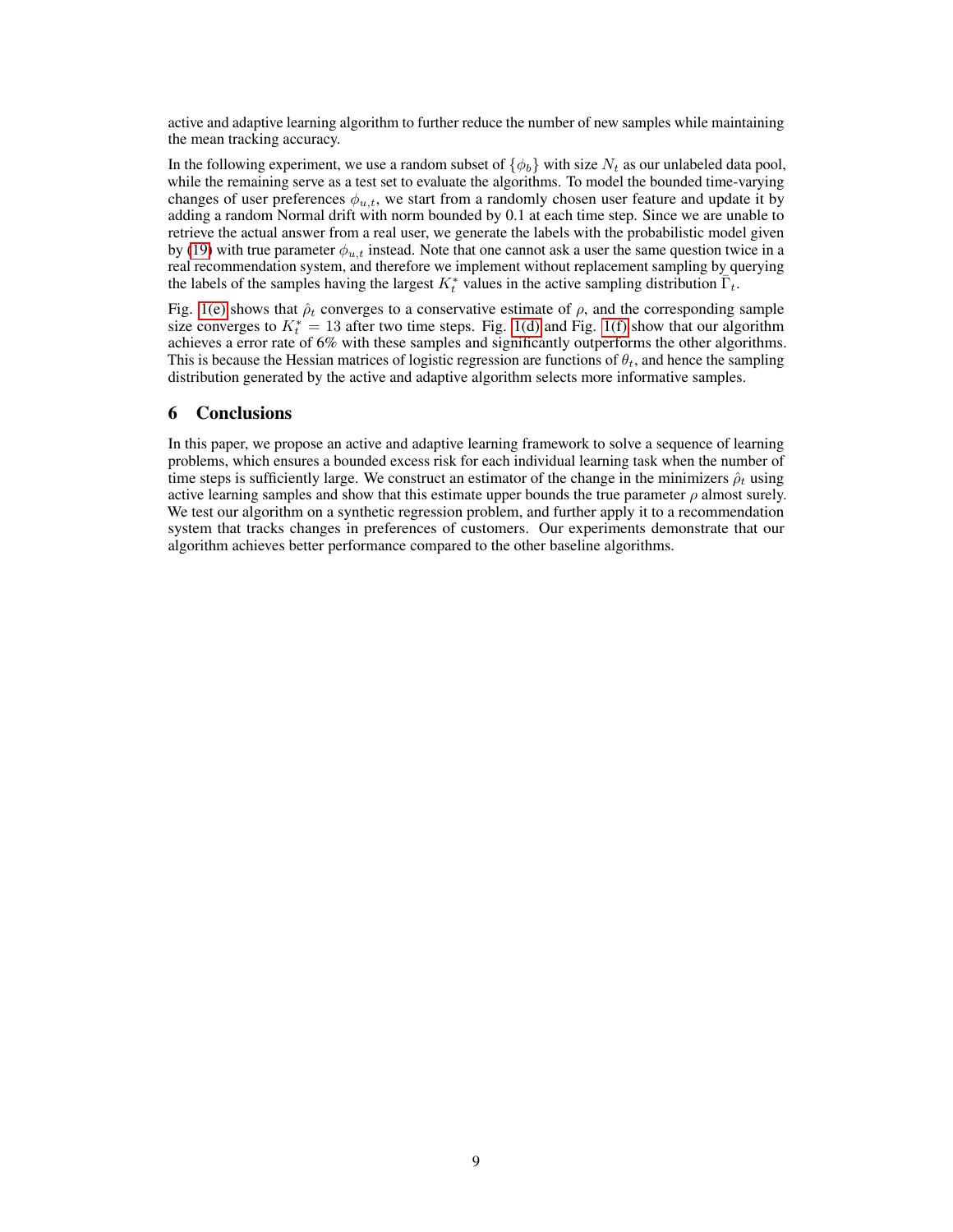# References

- <span id="page-9-7"></span>[1] A. Agarwal, A. Rakhlin, and P. Bartlett. Matrix regularization techniques for online multitask learning. *Technical Report UCB/EECS-2008-138, EECS Department, University of California, Berkeley*, 2008.
- <span id="page-9-3"></span>[2] A. Agarwal, S. Gerber, and H. Daume. Learning multiple tasks using manifold regularization. In *Advances in Neural Information Processing Systems 23*, pages 46–54, 2010.
- <span id="page-9-20"></span>[3] R G Antonini and Yu V Kozachenko. A note on the asymptotic behavior of sequences of generalized subgaussian random vectors. *Random Operators and Stochastic Equations*, 13(1):39–52, 2005.
- <span id="page-9-10"></span>[4] M.-F. Balcan, A. Beygelzimer, and J. Langford. Agnostic active learning. In *Proceedings of the 23rd international conference on Machine learning*, pages 65–72. ACM, 2006.
- <span id="page-9-18"></span>[5] O. Cappé, R. Douc, A. Guillin, J. Marin, and C. P Robert. Adaptive importance sampling in general mixture classes. *Statistics and Computing*, 18(4):447–459, 2008.
- <span id="page-9-12"></span>[6] K. Chaudhuri, S. M Kakade, P. Netrapalli, and S. Sanghavi. Convergence rates of active learning for maximum likelihood estimation. In *Advances in Neural Information Processing Systems 28*, pages 1090–1098, 2015.
- <span id="page-9-11"></span>[7] J. A Cornell. *Experiments with mixtures: designs, models, and the analysis of mixture data*. John Wiley & Sons, 2011.
- <span id="page-9-9"></span>[8] S. Dasgupta. Coarse sample complexity bounds for active learning. In *Advances in Neural Information Processing Systems 18*, pages 235–242, 2006.
- <span id="page-9-0"></span>[9] M. Elahi, F. Ricci, and N. Rubens. A survey of active learning in collaborative filtering recommender systems. *Computer Science Review*, 20:29–50, 2016.
- <span id="page-9-4"></span>[10] T. Evgeniou and M. Pontil. Regularized multi–task learning. In *Proceedings of the 10th ACM SIGKDD international conference on Knowledge discovery and data mining*, pages 109–117, 2004.
- <span id="page-9-17"></span>[11] R. Frostig, R. Ge, S. M Kakade, and A. Sidford. Competing with the empirical risk minimizer in a single pass. In *Conference on Learning Theory*, pages 728–763, 2015.
- <span id="page-9-19"></span>[12] Y. Koren, R. Bell, and C. Volinsky. Matrix factorization techniques for recommender systems. *Computer*, 42(8), 2009.
- <span id="page-9-2"></span>[13] M. Mohri, A. Rostamizadeh, and A. Talwalkar. *Foundations of machine learning*. MIT press, 2012.
- <span id="page-9-6"></span>[14] S. J Pan and Q. Yang. A survey on transfer learning. *IEEE Transactions on Knowledge and Data Engineering*, 22(10):1345–1359, 2010.
- <span id="page-9-1"></span>[15] N. Rubens, M. Elahi, M. Sugiyama, and D. Kaplan. Active learning in recommender systems. In *Recommender Systems Handbook*, pages 809–846. Springer, 2015.
- <span id="page-9-13"></span>[16] J. Sourati, M. Akcakaya, T. K Leen, D. Erdogmus, and J. G Dy. Asymptotic analysis of objectives based on fisher information in active learning. *Journal of Machine Learning Research*, 18(34):1–41, 2017.
- <span id="page-9-8"></span>[17] Zaid J Towfic, Jianshu Chen, and Ali H Sayed. On distributed online classification in the midst of concept drifts. *Neurocomputing*, 112:138–152, 2013.
- <span id="page-9-16"></span>[18] A. W Van der Vaart. *Asymptotic statistics*. Cambridge series in statistical and probabilistic mathematics. Cambridge University Press, 2000.
- <span id="page-9-15"></span>[19] C. Wilson and V. V Veeravalli. Adaptive sequential optimization with applications to machine learning. In *Proceedings of IEEE International Conference on Acoustics, Speech and Signal Processing*, pages 2642–2646, 2016.
- <span id="page-9-14"></span>[20] C. Wilson, V. V Veeravalli, and A. Nedich. Adaptive sequential stochastic optimization. *IEEE Transactions on Automatic Control*, 2018.
- <span id="page-9-5"></span>[21] Y. Zhang and D. Yeung. A convex formulation for learning task relationships in multi-task learning. *arXiv preprint arXiv:1203.3536*, 2012.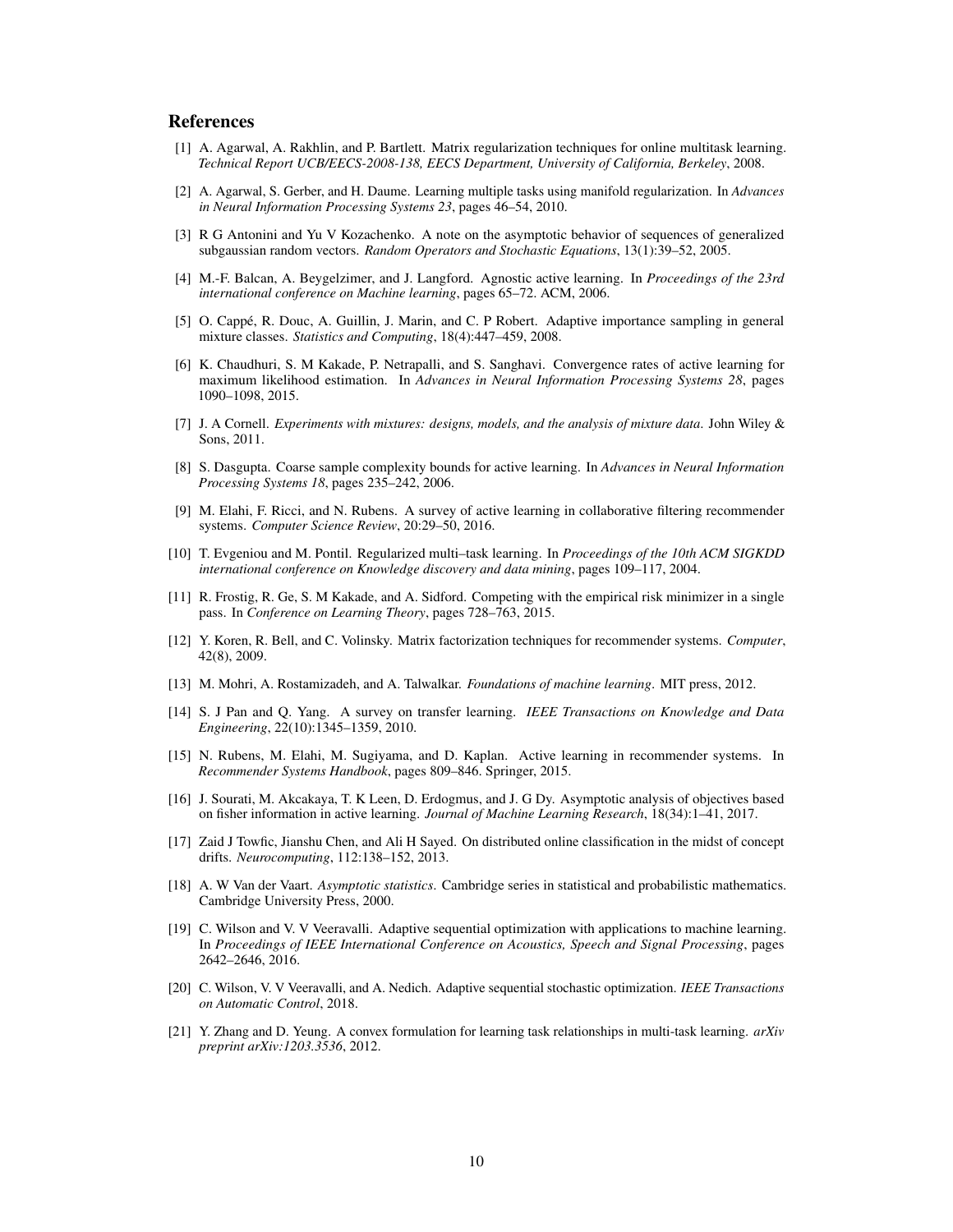# A Proof of Lemma [1](#page-4-0)

To prove Lemma [1,](#page-4-0) we use the following result from [\[11\]](#page-9-17). In particular, the following lemma is a generalization of Theorem 5.1 in [\[11\]](#page-9-17), and its proof follows from generalizing the derivation of that theorem and is omitted here.

<span id="page-10-0"></span>**Lemma 3.** Suppose  $\psi_1(\theta), \dots, \psi_K(\theta) : \mathbb{R}^d \to \mathbb{R}$  are random functions drawn i.i.d. from a distribution, where  $\theta \in \Theta \subseteq \mathbb{R}^d$ . Denote  $P(\theta) = \mathbb{E}[\psi(\theta)]$  and let  $Q(\theta) : \mathbb{R}^d \to \mathbb{R}$  be another *function. Let*

$$
\hat{\theta} = \underset{\theta \in \Theta}{\operatorname{argmin}} \sum_{k=1}^{K} \psi_k(\theta), \quad \text{and } \theta^* = \underset{\theta \in \Theta}{\operatorname{argmin}} P(\theta).
$$

*Assume:*

#### *1. Regularity conditions:*

- (a) *Compactness:*  $\Theta$  *is compact, and*  $\theta^*$  *is an interior point of*  $\Theta$ *.*
- (b) Smoothness:  $\psi(\theta)$  is smooth in the following sense: the first, second and third deriva*tives exist at all interior points of* Θ *with probability one.*
- *(c) Convexity:*  $\psi(\theta)$  *is convex with probability one, and*  $\nabla^2 P(\theta^*)$  *is positive definite.*
- (*d*)  $\nabla P(\theta^*) = 0$  *and*  $\nabla Q(\theta^*) = 0$ *.*
- *2. Concentration at* θ ∗ *: Suppose*

$$
\left\|\nabla\psi(\theta^*)\right\|_{\nabla^2 P(\theta^*)^{-1}} \le L_1' \quad \text{and} \quad \left\|\left(\nabla^2 P(\theta^*)\right)^{-1/2} \nabla^2 \psi(\theta^*)\left(\nabla^2 P(\theta^*)\right)^{-1/2}\right\|_2 \le L_2'
$$

*hold with probability one.*

3. Lipschitz continuity: There exists a neighborhood B of  $\theta^*$  and a constant  $L'_3$ , such that  $\nabla^2 \psi(\theta)$  and  $\nabla^2 Q(\theta)$  are  $L'_3$ -Lipschitz in this neighborhood, namely,

$$
\left\| \left(\nabla^2 P(\theta^*)\right)^{-1/2} \left(\nabla^2 \psi(\theta) - \nabla^2 \psi(\theta')\right) \left(\nabla^2 P(\theta^*)\right)^{-1/2} \right\|_2 \leq L_3' \|\theta - \theta'\|_{\nabla^2 P(\theta^*)},
$$
  

$$
\left\| \left(\nabla^2 Q(\theta^*)\right)^{-1/2} \left(\nabla^2 Q(\theta) - \nabla^2 Q(\theta')\right) \left(\nabla^2 Q(\theta^*)\right)^{-1/2} \right\|_2 \leq L_3' \|\theta - \theta'\|_{\nabla^2 P(\theta^*)},
$$

*holds with probability one, for*  $\theta, \theta' \in B$ ,

*Choose*  $p \geq 2$  *and define* 

$$
\gamma \triangleq c(L_1'L_3' + \sqrt{L_2'})\sqrt{\frac{p\log dK}{K}},
$$

where c is an appropriately chosen constant. Let c<sup>'</sup> be another appropriately chosen constant. If K is *large enough so that*  $\sqrt{\frac{p \log dK}{K}} \le c' \min \left\{ \frac{1}{\sqrt{d}} \right\}$  $\frac{1}{L_2'}, \frac{1}{L_1'L_3'}, \frac{\text{diameter}(B)}{L_1'}$ *, then:*

$$
(1 - \gamma) \frac{\tau^2}{K} - \frac{L_1'^2}{K^{p/2}} \le \mathbb{E}\big[Q(\hat{\theta}) - Q(\theta^*)\big] \le (1 + \gamma) \frac{\tau^2}{K} + \frac{\max_{\theta \in \Theta} \big[Q(\theta) - Q(\theta^*)\big]}{K^p},
$$

*where*

$$
\tau^2 \triangleq \frac{1}{2K^2} \text{Tr} \bigg( \sum_{i,j} \mathbb{E} \big[ \nabla \psi_i(\theta^*) \nabla \psi_j(\theta^*)^\top \big] \big( \nabla^2 P(\theta^*) \big)^{-1} \nabla^2 Q(\theta^*) \big( \nabla^2 P(\theta^*) \big)^{-1} \bigg).
$$

Then, we proceed to prove Lemma [1.](#page-4-0)

*Proof of Lemma [1.](#page-4-0)* We first use Lemma [3](#page-10-0) to bound the excess risk, which is similar to the idea of Lemma 1 in [\[6\]](#page-9-12). We first define

$$
\psi_k(\theta_t) = \ell(Y_{k,t} | X_{k,t}, \theta_t), \qquad (20)
$$

where  $X_{k,t} \sim \Gamma_t$  and  $Y_{k,t} \sim p(Y_{k,t} | X_{k,t}, \theta_t^*)$  for  $1 \leq k \leq K_t$ . Then,  $P(\theta_t) = \mathbb{E}(\psi_k(\theta_t)) = L_{\Gamma_t}(\theta_t), \text{ and } \nabla^2 P(\theta_t^*) = I_{\Gamma_t}(\theta_t^*)$  $(21)$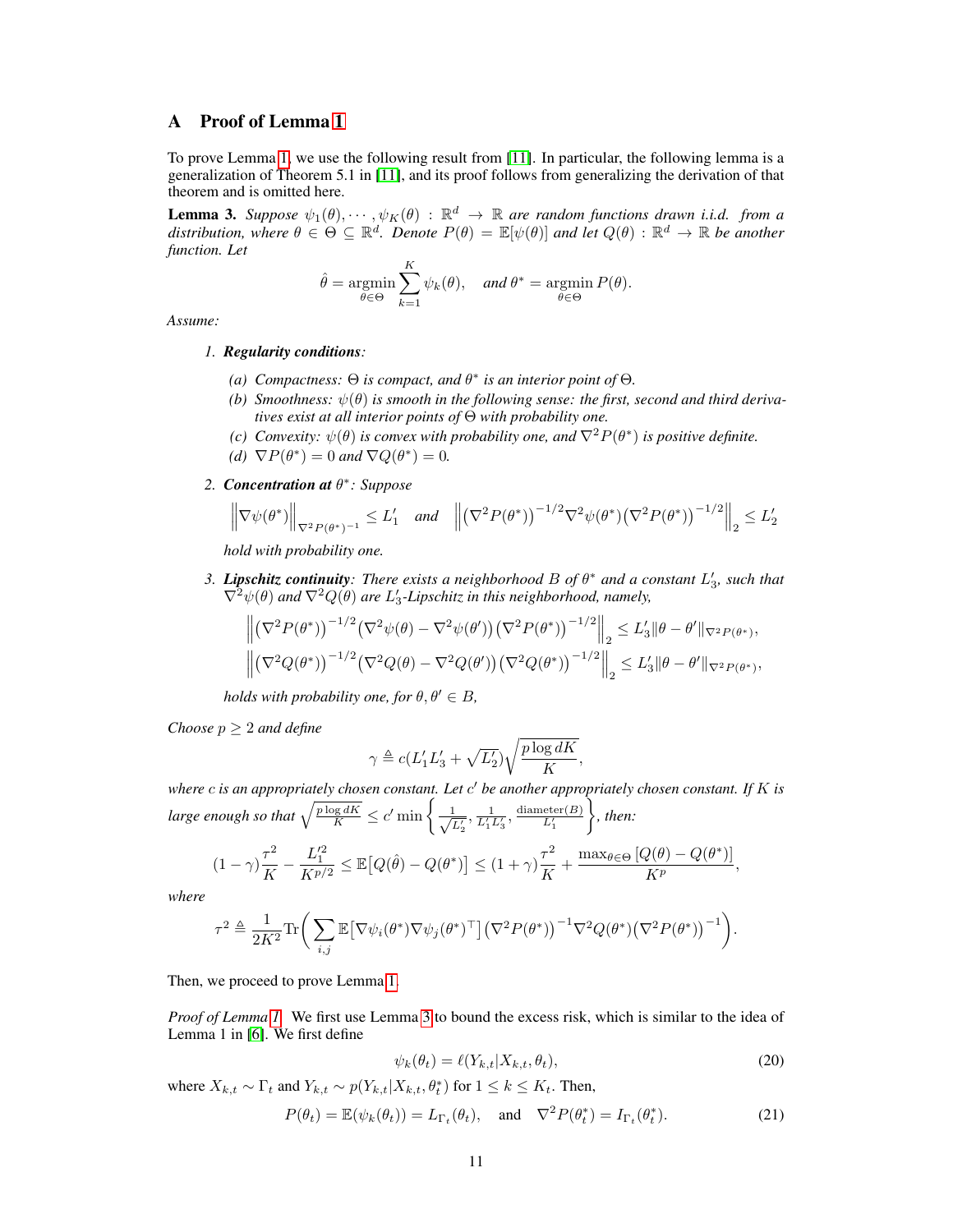Further, we choose

$$
Q(\theta_t) = L_{U_t}(\theta_t), \quad \text{and} \quad \nabla^2 Q(\theta_t^*) = I_{U_t}(\theta_t^*).
$$
 (22)

As shown in Assumption [2,](#page-3-2) the assumptions of Lemma [3](#page-10-0) are satisfied. Moreover, according to the condition that  $I_{\Gamma_t}(\theta^*) \succeq CI_{U_t}(\theta^*)$  holds for some constant  $C < 1$  in Lemma [1,](#page-4-0) we have

$$
\left\| I_{\Gamma_t}(\theta_t^*)^{-1/2} \left( H(x, \theta_t) - H(x, \theta_t') \right) I_{\Gamma_t}(\theta_t^*)^{-1/2} \right\|_2
$$
  
\n
$$
\leq \frac{1}{C} \left\| I_{U_t}(\theta_t^*)^{-1/2} \left( H(x, \theta_t) - H(x, \theta_t') \right) I_{U_t}(\theta_t^*)^{-1/2} \right\|_2
$$
  
\n
$$
\leq \frac{L_3}{C} \|\theta - \theta' \|_{I_{U_t}(\theta_t^*)} \leq \frac{L_3}{C^{3/2}} \|\theta - \theta' \|_{I_{\Gamma_t}(\theta_t^*)}
$$
(23)

and

$$
\left\| I_{U_t}(\theta_t^*)^{-1/2} \left( H(x, \theta_t) - H(x, \theta_t') \right) I_{U_t}(\theta_t^*)^{-1/2} \right\|_2
$$
  
\$\leq L\_3 \|\theta - \theta'\|\_{I\_{U\_t}(\theta\_t^\*)} \leq \frac{L\_3}{\sqrt{C}} \|\theta - \theta'\|\_{I\_{\Gamma\_t}(\theta\_t^\*)}. \tag{24}

Hence,  $L'_3 = \max\{L_3/C^{3/2}, L_3/$  $\sqrt{C}$ } =  $L_3/C^{3/2}$ . Similarly, we have  $L'_1 = L_1$ / √  $\overline{C}$  and  $L'_2 =$  $L_2/C$ . In summary, the Assumptions 2 and [3](#page-10-0) in Lemma 3 are satisfied with constants

<span id="page-11-0"></span>
$$
(L'_1, L'_2, L'_3) = (L_1/\sqrt{C}, L_2/C, L_3/C^{3/2}).
$$
\n(25)

Applying Lemma [3](#page-10-0) with  $p = 2$  and considering the fact that  $\mathbb{E}_{x \sim \Gamma_t}^{\text{max}} \big[ \breve{\nabla} \ell(Y_{i,t} | X_{i,t}, \theta^*_t) \nabla \ell(Y_{i,t} | X_{i,t}, \theta^*_t)^\top \big] = I_{\Gamma_t}(\theta^*_t),$ 

$$
(1 - \gamma_t) \frac{\tau_t^2}{K_t} - \frac{L_1^2}{CK_t^2} \le \mathbb{E} \left[ L_{U_t}(\hat{\theta}_{\Gamma_t}) - L_{U_t}(\theta_t^*) \right] \le (1 + \gamma_t) \frac{\tau_t^2}{K_t} + \frac{\max_{\theta \in \Theta_t} \left[ L_{U_t}(\theta) - L_{U_t}(\theta_t^*) \right]}{K_t^2} \tag{26}
$$

holds, where

$$
\gamma_t = \mathcal{O}\left((L_1'L_3' + \sqrt{L_2'})\sqrt{\frac{\log dK_t}{K_t}}\right) = \mathcal{O}\left(\frac{1}{C^2}(L_1L_3 + \sqrt{L_2})\sqrt{\frac{\log dK_t}{K_t}}\right),\tag{27}
$$

and  $\tau_t^2 = \frac{1}{2} \text{Tr} \left( \left( I_{\Gamma_t}(\theta_t^*) \right)^{-1} I_{U_t}(\theta_t^*) \right)$ .

Note that if we assume the parameter set  $\Theta_t \triangleq {\{\theta_t | ||\theta_t - \theta_{t-1}^*|| \leq \rho\}}$  is known, then the second term in the right hand side of [\(26\)](#page-11-0) can be further bounded as

$$
\frac{\max_{\theta \in \Theta_t} \left[ L_{U_t}(\theta) - L_{U_t}(\theta_t^*) \right]}{K_t^2} \le \frac{\max_{\theta \in \Theta_t} \left[ L_b \|\theta - \theta_t^*\|^2 \right]}{2K_t^2} \le \frac{L_b \text{Diameter}(\Theta_t)^2}{2K_t^2} \le \frac{2L_b\rho^2}{K_t^2},\tag{28}
$$

where the inequalities follow from the boundedness condition in Assumption [2.](#page-3-2) Combining this result with the inequality in [\(26\)](#page-11-0) completes the proof of Lemma [1.](#page-4-0)  $\Box$ 

## B Proof of Theorem [1](#page-5-2)

*Proof of Theorem [1.](#page-5-2)* The proof starts from the bound  $b(\tau^2, \Delta_t, K_t)$  of the SGD algorithm in As-sumption [4.](#page-4-2) To compute the convergence rate  $\tau^2$ , we need to first study the approximation of  $\theta_t^*$ using  $\hat{\theta}_{t-1}$ . The difference between  $\hat{\theta}_{t-1}$  and  $\theta_t^*$  can be bounded as

$$
\left\|\hat{\theta}_{t-1} - \theta_t^*\right\|_2 \le \left\|\theta_{t-1}^* - \theta_t^*\right\|_2 + \left\|\hat{\theta}_{t-1} - \theta_{t-1}^*\right\|_2 \le \rho + \left\|\hat{\theta}_{t-1} - \theta_{t-1}^*\right\|_2. \tag{29}
$$

To bound the second term, we use the strongly convexity assumption in Assumption [2,](#page-3-2)

<span id="page-11-1"></span>
$$
\left\|\hat{\theta}_{t-1} - \theta_{t-1}^*\right\|_2^2 \le \frac{2}{m} (L_{U_{t-1}}(\hat{\theta}_{t-1}) - L_{U_{t-1}}(\theta_{t-1}^*)).
$$
\n(30)

Suppose the excess risk bound  $\mathbb{E}[L_{U_{t-1}}(\hat{\theta}_{t-1}) - L_{U_{t-1}}(\theta_{t-1}^*)] \leq \varepsilon$  holds for  $t-1$ . Then, we have

$$
\mathbb{E}(\left\|\hat{\theta}_{t-1} - \theta_{t-1}^*\right\|_2) \le \sqrt{\mathbb{E}(\left\|\hat{\theta}_{t-1} - \theta_{t-1}^*\right\|_2^2)} \le \sqrt{2\varepsilon/m}.
$$
\n(31)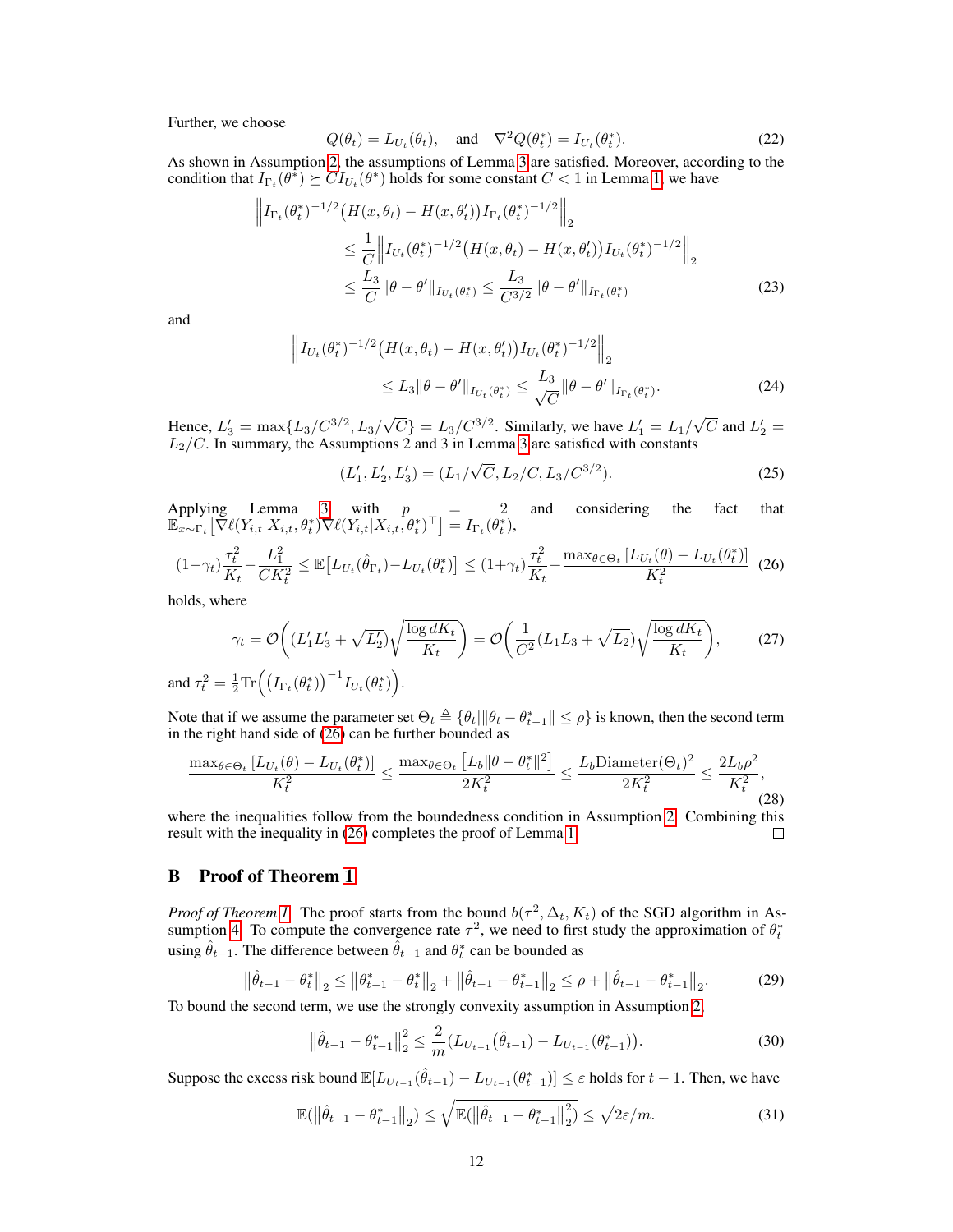Then,  $\|\hat{\theta}_{t-1} - \theta_{t-1}^*\|_2 \leq \frac{1}{\delta} \sqrt{\frac{2\varepsilon}{m}}$  holds with probability  $1 - \delta$  by Markov's inequality, for  $\forall \delta \in (0, 1)$ . Thus,

$$
\left\|\hat{\theta}_{t-1} - \theta_t^*\right\|_2 \le \rho + \frac{1}{\delta} \sqrt{\frac{2\varepsilon}{m}}\tag{32}
$$

holds with probability  $1 - \delta$ . By the self-concordance condition in Assumption [3,](#page-4-3) we have that

$$
(1 - \beta_t)H(x_t, \theta_t^*) \preceq H(x_t, \hat{\theta}_{t-1}) \preceq (1 + \beta_t)H(x_t, \theta_t^*), \quad x_t \in \mathcal{S}_t,
$$
\n
$$
(33)
$$

<span id="page-12-3"></span><span id="page-12-0"></span>holds with probability  $1 - \delta$ , where  $\beta_t = L_4(\rho + \frac{1}{\delta}\sqrt{\frac{2\varepsilon}{m}})$ . Then, for distribution  $\Gamma_t^*$ ,  $\hat{\Gamma}_t^*$  and  $U_t$ , we have

$$
(1 - \beta_t)I_{\Gamma_t^*}(\theta_t^*) \preceq I_{\Gamma_t^*}(\hat{\theta}_{t-1}) \preceq (1 + \beta_t)I_{\Gamma_t^*}(\theta_t^*),\tag{34}
$$

$$
(1 - \beta_t)I_{\hat{\Gamma}_t^*}(\theta_t^*) \preceq I_{\hat{\Gamma}_t^*}(\hat{\theta}_{t-1}) \preceq (1 + \beta_t)I_{\hat{\Gamma}_t^*}(\theta_t^*),
$$
\n(35)

$$
(1 - \beta_t)I_{U_t}(\theta_t^*) \le I_{U_t}(\hat{\theta}_{t-1}) \le (1 + \beta_t)I_{U_t}(\theta_t^*).
$$
\n(36)

<span id="page-12-1"></span>Recall that  $\bar{\Gamma}_t = \alpha_t \hat{\Gamma}_t^* + (1 - \alpha_t)U_t$ . Hence,  $I_{\bar{\Gamma}_t}(\theta_t^*) \succeq \alpha_t I_{\hat{\Gamma}_t^*}(\theta_t^*)$  which implies that  $I_{\bar{\Gamma}_t}(\theta_t^*)^{-1} \preceq$  $\frac{1}{\alpha_t} I_{\hat{\Gamma}_t}(\theta_t^*)^{-1}$ . Thus,

<span id="page-12-2"></span>
$$
\tau_t^2 = \frac{1}{2} \text{Tr} \left( I_{\tilde{\Gamma}_t}^{-1}(\theta_t^*) I_{U_t}(\theta_t^*) \right) \le \frac{1}{2\alpha_t} \text{Tr} \left( I_{\hat{\Gamma}_t^*}^{-1}(\theta_t^*) I_{U_t}(\theta_t^*) \right). \tag{37}
$$

From [\(35\)](#page-12-0) and [\(36\)](#page-12-1), [\(37\)](#page-12-2) can be further upper bounded by

$$
\operatorname{Tr}\left(I_{\hat{\Gamma}_{t}^{*}}^{-1}(\theta_{t}^{*})I_{U_{t}}(\theta_{t}^{*})\right) \leq \frac{1+\beta_{t}}{1-\beta_{t}} \operatorname{Tr}\left(I_{\hat{\Gamma}_{t}^{*}}^{-1}(\hat{\theta}_{t-1})I_{U_{t}}(\hat{\theta}_{t-1})\right)
$$
\n
$$
\stackrel{(a)}{\leq} \frac{1+\beta_{t}}{1-\beta_{t}} \operatorname{Tr}\left(I_{\Gamma_{t}^{*}}^{-1}(\hat{\theta}_{t-1})I_{U_{t}}(\hat{\theta}_{t-1})\right)
$$
\n
$$
\stackrel{(b)}{\leq} \left(\frac{1+\beta_{t}}{1-\beta_{t}}\right)^{2} \operatorname{Tr}\left(I_{\Gamma_{t}^{*}}^{-1}(\theta_{t}^{*})I_{U_{t}}(\theta_{t}^{*})\right),
$$
\n(38)

where (a) is because that  $\hat{\Gamma}_t^*$  is the minimizer of  $\text{Tr}\left(\hat{I}_{\Gamma_t}^{-1}(\hat{\theta}_{t-1})I_{U_t}(\hat{\theta}_{t-1})\right)$  and (b) follows from the results in [\(34\)](#page-12-3) and [\(36\)](#page-12-1).

To bound the difference between the initialization and the true minimizer, we use triangle inequality and Jensen's inequality to get

$$
\sqrt{\mathbb{E}||\hat{\theta}_{t-1} - \theta_t^*||_2^2} \le \sqrt{\mathbb{E}||\hat{\theta}_{t-1} - \theta_{t-1}^*||_2^2} + ||\theta_t^* - \theta_{t-1}^*|| \le \sqrt{\mathbb{E}||\hat{\theta}_{t-1} - \theta_{t-1}^*||_2^2} + \rho. \tag{39}
$$

From [\(31\)](#page-11-1), we have

<span id="page-12-4"></span>
$$
\mathbb{E} \|\hat{\theta}_{t-1} - \theta_{t-1}^*\|_2^2 \le \frac{2\varepsilon}{m},\tag{40}
$$

which yields

$$
\mathbb{E} \|\hat{\theta}_{t-1} - \theta_t^*\|_2^2 \le \left(\sqrt{\frac{2\varepsilon}{m}} + \rho\right)^2 = \Delta_t^2. \tag{41}
$$

Thus, combining the above result with the bound in [\(38\)](#page-12-4), we can conclude that the following upper bound

$$
\mathbb{E}[L_{U_t}(\hat{\theta}_t) - L_{U_t}(\theta_t^*)] \le b(\hat{\tau}_t^2, \Delta_t, K_t),\tag{42}
$$

holds with probability 1- $\delta$ , where

$$
\hat{\tau}_t^2 = \left(\frac{1+\beta_t}{1-\beta_t}\right)^2 \frac{\text{Tr}\left(I_{\Gamma_t^*}^{-1}(\theta_t^*)I_{U_t}(\theta_t^*)\right)}{2\alpha_t}.
$$
\n(43)

This completes the proof of Theorem [1.](#page-5-2)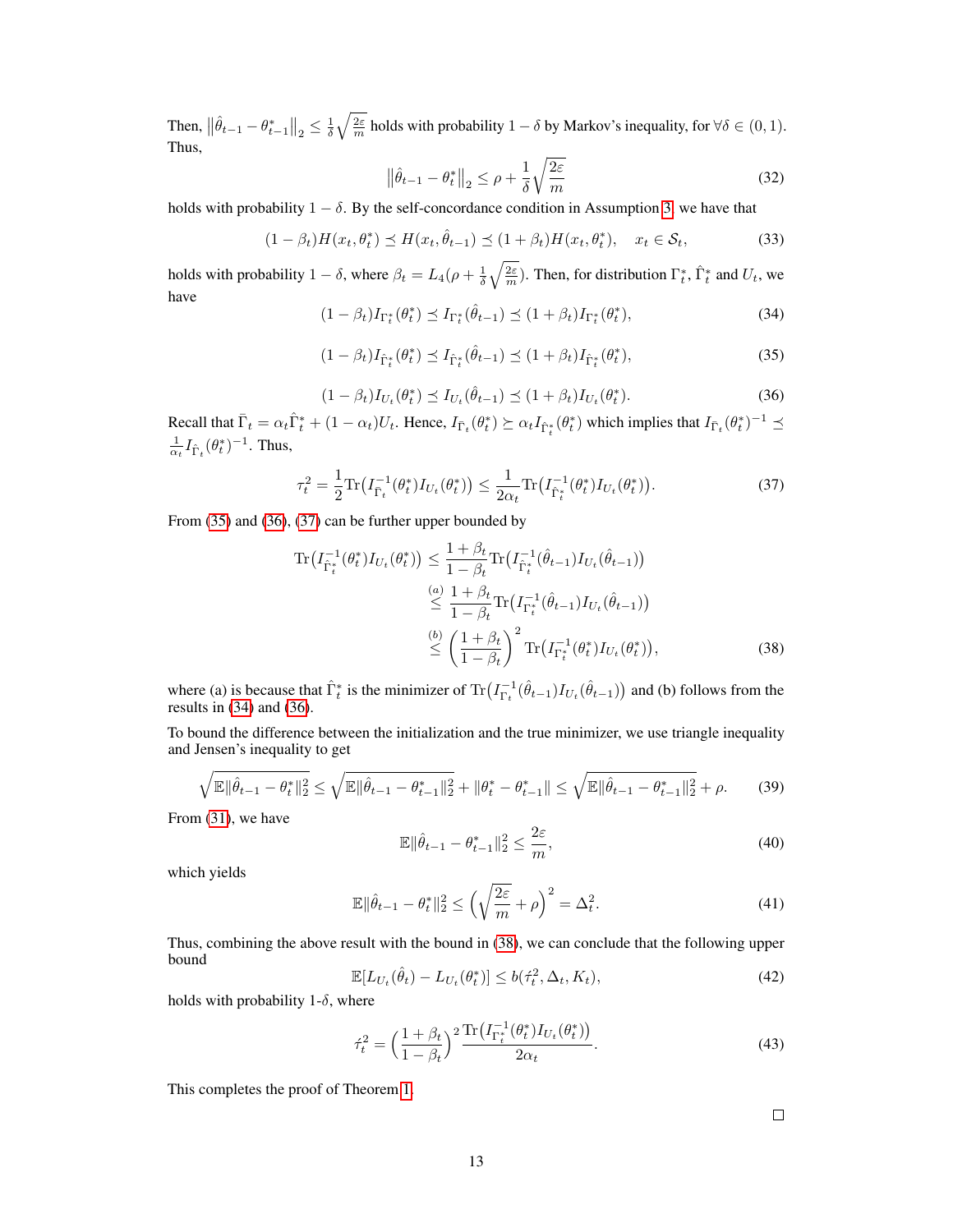## C Proof of Lemma [2](#page-5-3)

*Proof of Lemma [2.](#page-5-3)* The following inequalities hold from the strong convexity assumption and the fact that  $\nabla L_{U_t}(\theta_t^*) = \nabla L_{U_{t-1}}(\theta_{t-1}^*) = 0$ :

$$
L_{U_t}(\theta_{t-1}^*) \ge L_{U_t}(\theta_t^*) + \frac{1}{2}m \|\theta_t^* - \theta_{t-1}^*\|_2^2
$$
\n(44)

$$
L_{U_{t-1}}(\theta_t^*) \ge L_{U_{t-1}}(\theta_{t-1}^*) + \frac{1}{2}m \|\theta_t^* - \theta_{t-1}^*\|_2^2.
$$
 (45)

Then, adding and rearranging these inequalities yields

$$
\frac{1}{m} \Big[ L_{U_t}(\theta_{t-1}^*) - L_{U_t}(\theta_t^*) + L_{U_{t-1}}(\theta_t^*) - L_{U_{t-1}}(\theta_{t-1}^*) \Big] \ge ||\theta_t^* - \theta_{t-1}^*||_2^2. \tag{46}
$$

$$
\Box
$$

Moreover, we have the following relation

$$
\|\theta_t^* - \theta_{t-1}^*\|_2^2
$$
\n
$$
\leq \frac{1}{m} \Big[ L_{U_t}(\theta_{t-1}^*) - L_{U_t}(\theta_t^*) + L_{U_{t-1}}(\theta_t^*) - L_{U_{t-1}}(\theta_{t-1}^*) \Big]
$$
\n
$$
= \frac{1}{m} \Big[ \mathbb{E}_{X \sim U_t} \big[ D\big(p(Y|X, \theta_t^*) \| p(Y|X, \theta_{t-1}^*)\big) \big] + \mathbb{E}_{X \sim U_{t-1}} \big[ D\big(p(Y|X, \theta_{t-1}^*) \| p(Y|X, \theta_t^*)\big) \big] \Big],
$$
\n(47)

where

$$
D(p||q) \triangleq \int_{y \in \mathcal{Y}} p(y) \log \frac{p(y)}{q(y)} dy \tag{48}
$$

is the KL divergence between distribution  $p$  and  $q$ .

Thus, an upper bound of  $\rho$  can be constructed by estimating the symmetric KL divergence between  $p(y|x, \theta_t^*)$  and  $p(y|x, \theta_{t-1}^*)$  using the data pool  $U_t$  and  $U_{t-1}$ , respectively.

#### D Proof of Theorem [3](#page-6-3)

To analyze the performance of the estimator of  $\rho$ , we need to introduce a few results for sub-Gaussian random variables including the following key technical lemma from [\[3\]](#page-9-20). This lemma controls the concentration of sums of random variables that are sub-Gaussian conditioned on a particular filtration.

<span id="page-13-0"></span>**Lemma 4.** Suppose we have a collection of random variables  $\{V_i\}_{i=1}^n$  and a filtration  $\{\mathscr{F}_i\}_{i=0}^n$  such that for each random variable  $V_i$  it holds that

- *1.*  $\mathbb{E}[\exp\{s(V_i \mathbb{E}[V_i|\mathscr{F}_{i-1}])\}|\mathscr{F}_{i-1}] \leq e^{\frac{1}{2}\sigma_i^2 s^2}$  with  $\sigma_i^2$  a constant.
- 2.  $V_i$  is  $\mathscr{F}_i$ -measurable.

Then for every  $a \in \mathbb{R}^n$  it holds that

$$
\mathbb{P}\left\{\sum_{i=1}^{n} a_i V_i > \sum_{i=1}^{n} a_i \mathbb{E}[V_i|\mathscr{F}_{i-1}] + t\right\} \le \exp\left\{\frac{t^2}{2\nu}\right\}
$$

with  $\nu = \sum_{i=1}^{n} \sigma_i^2 a_i^2$ . The other tail is similarly bounded.

<span id="page-13-1"></span>If we can upper bound the conditional expectations  $\mathbb{E}[V_i|\mathscr{F}_{i-1}] \leq \xi_i$  by some constants  $\xi_i$ , then we have

$$
\mathbb{P}\left\{\sum_{i=1}^{n}a_{i}V_{i} > \sum_{i=1}^{n}a_{i}\xi_{i} + t\right\} \leq \exp\left\{\frac{t^{2}}{2\nu}\right\}.
$$
\n(49)

For our analysis, we generally cannot compute  $\mathbb{E}[V_i|\mathscr{F}_{i-1}]$  directly, but we can find the upper bound  $\xi_i$ . To compute  $\sigma_i^2$  for use in Lemma [4,](#page-13-0) we employ the following conditional version of Hoeffding's Lemma.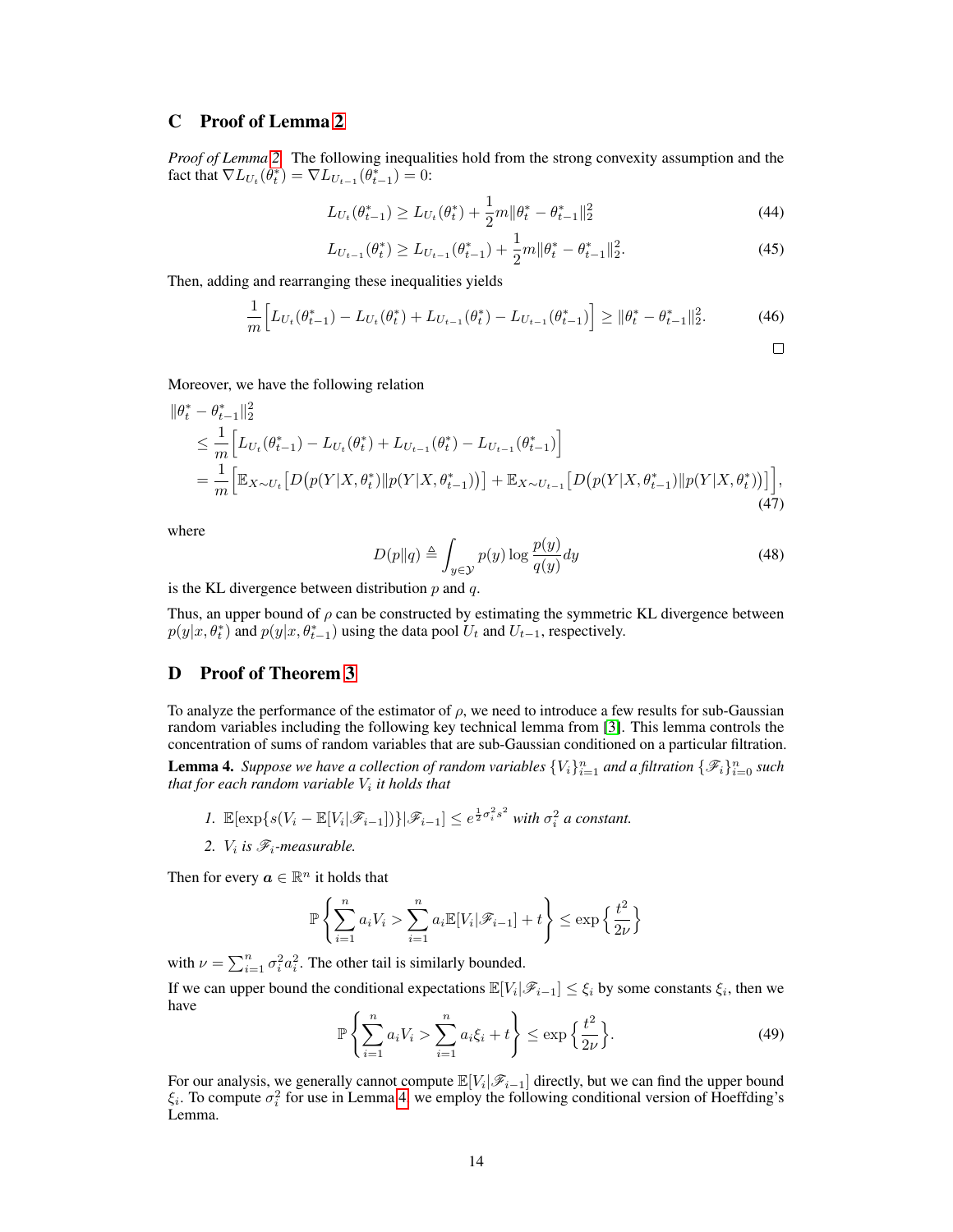<span id="page-14-1"></span>Lemma 5. *(Conditional Hoeffding's Lemma): If a random variable* V *and a sigma algebra* F *satisfy*  $a \leq V \leq b$  *and*  $E[V|\tilde{\mathcal{F}}] = 0$ *, then* 

$$
\mathbb{E}[e^{sV}|\mathscr{F}]\leq \exp\Big\{\frac{1}{8}(b-a)^2s^2\Big\}.
$$

*Proof of Lemma Theorem [3.](#page-6-3)* To simplify our proof, we look at a special case where  $\|\theta_t^* - \theta_{t-1}^*\| = \rho$ holds. The proof for the case  $\|\theta_t^* - \theta_{t-1}^*\| \le \rho$  is similar, and more details about the window function  $h_W$  can be found in [\[20\]](#page-9-14).

For the case  $\|\theta_t^* - \theta_{t-1}^*\| = \rho$ , we use the following estimator to combine the one-step estimator  $\tilde{\rho}_t$ 

$$
\hat{\rho}_t^2 = \frac{1}{t-1} \sum_{i=2}^t \hat{\rho}_i^2 = \frac{1}{m(t-1)} \sum_{i=2}^t (\hat{L}_{U_i}(\hat{\theta}_{i-1}) - \hat{L}_{U_i}(\hat{\theta}_i) + \hat{L}_{U_{i-1}}(\hat{\theta}_i) - \hat{L}_{U_{i-1}}(\hat{\theta}_{i-1})).
$$
 (50)

We denote

$$
\rho_t^2 \triangleq \frac{1}{m(t-1)} \sum_{i=2}^t \left( L_{U_i}(\theta_{i-1}^*) - L_{U_i}(\theta_i^*) + L_{U_{i-1}}(\theta_i^*) - L_{U_{i-1}}(\theta_{i-1}^*) \right) \ge \rho^2.
$$
 (51)

where the inequality follows from Lemma [2.](#page-5-3) We want to construct  $\hat{\rho}_t$ , such that  $\hat{\rho}_t^2 \ge \rho_t^2 \ge \rho^2$  almost surely. Then, we have

$$
\rho_t^2 - \hat{\rho}_t^2 = \frac{1}{m(t-1)} \Big( \sum_{i=2}^t L_{U_i}(\theta_{i-1}^*) - \hat{L}_{U_i}(\hat{\theta}_{i-1}) + \sum_{i=2}^t L_{U_{i-1}}(\theta_i^*) - \hat{L}_{U_{i-1}}(\hat{\theta}_i) \tag{52}
$$

+ 
$$
\hat{L}_{U_1}(\hat{\theta}_1) - L_{U_1}(\theta_1^*) + 2 \sum_{i=2}^{t-1} \hat{L}_{U_i}(\hat{\theta}_i) - L_{U_i}(\theta_i^*) + \hat{L}_{U_t}(\hat{\theta}_t) - L_{U_t}(\theta_t^*)
$$
 (53)

Define

$$
U_t \triangleq \frac{1}{(t-1)} \sum_{i=2}^t \frac{1}{m} \left( L_{U_i}(\theta_{i-1}^*) - \hat{L}_{U_i}(\hat{\theta}_{i-1}) \right),\tag{54}
$$

$$
V_t \triangleq \frac{1}{(t-1)} \sum_{i=2}^t \frac{1}{m} \left( L_{U_{i-1}}(\theta_i^*) - \hat{L}_{U_{i-1}}(\hat{\theta}_i) \right),\tag{55}
$$

$$
W_t \triangleq \frac{1}{m(t-1)} \Big( \hat{L}_{U_1}(\hat{\theta}_1) - L_{U_1}(\theta_1^*) + 2 \sum_{i=2}^{t-1} \big( \hat{L}_{U_i}(\hat{\theta}_i) - L_{U_i}(\theta_i^*) \big) + \hat{L}_{U_t}(\hat{\theta}_t) - L_{U_t}(\theta_t^*) \Big). \tag{56}
$$

Then it holds that

<span id="page-14-0"></span>
$$
\rho_t^2 - \dot{\rho}_t^2 = U_t + V_t + W_t. \tag{57}
$$

Now, we look at bounding  $\mathbb{E}\big[L_{U_i}(\theta^*_{i-1}) - \hat{L}_{U_i}(\hat{\theta}_{i-1})\big], \mathbb{E}\big[L_{U_{i-1}}(\theta^*_i) - \hat{L}_{U_{i-1}}(\hat{\theta}_i)\big]$  and  $\mathbb{E}\big[\hat{L}_{U_i}(\hat{\theta}_i) L_{U_i}(\theta_i^*)$  in  $U_t$ ,  $V_t$  and  $W_t$ , respectively.

Note that, the samples at time step  $i - 1$  are independent with samples at time i, hence,

$$
\mathbb{E}\left[\hat{L}_{U_i}(\hat{\theta}_{i-1})\right] = \mathbb{E}\left[\mathbb{E}_{X_{k,i}\sim\bar{\Gamma}_i,Y_{k,i}\sim p(Y|X_{k,i},\theta_i^*)}\left[\frac{1}{K_i}\sum_{i=1}^{K_i}\frac{\ell(Y_{k,i}|X_{k,i},\hat{\theta}_{i-1})}{N_i\bar{\Gamma}_i(X_{k,i})}\right]\right]
$$

$$
= \mathbb{E}\left[\mathbb{E}_{X_i\sim U_i,Y_i\sim p(Y|X_i,\theta_i^*)}\left[\ell(Y_t|X_t,\hat{\theta}_{i-1})\right]\right]
$$

$$
= \mathbb{E}\left[L_{U_i}(\hat{\theta}_{i-1})\right].
$$
(58)

Thus,

$$
\mathbb{E}\left[L_{U_i}(\theta_{i-1}^*) - \hat{L}_{U_i}(\hat{\theta}_{i-1})\right] = \mathbb{E}\left[L_{U_i}(\theta_{i-1}^*) - L_{U_i}(\hat{\theta}_{i-1})\right],\tag{59}
$$

$$
\mathbb{E}\big[L_{U_{i-1}}(\theta_i^*) - \hat{L}_{U_{i-1}}(\hat{\theta}_i)\big] = \mathbb{E}\big[L_{U_{i-1}}(\theta_i^*) - L_{U_{i-1}}(\hat{\theta}_i)\big].\tag{60}
$$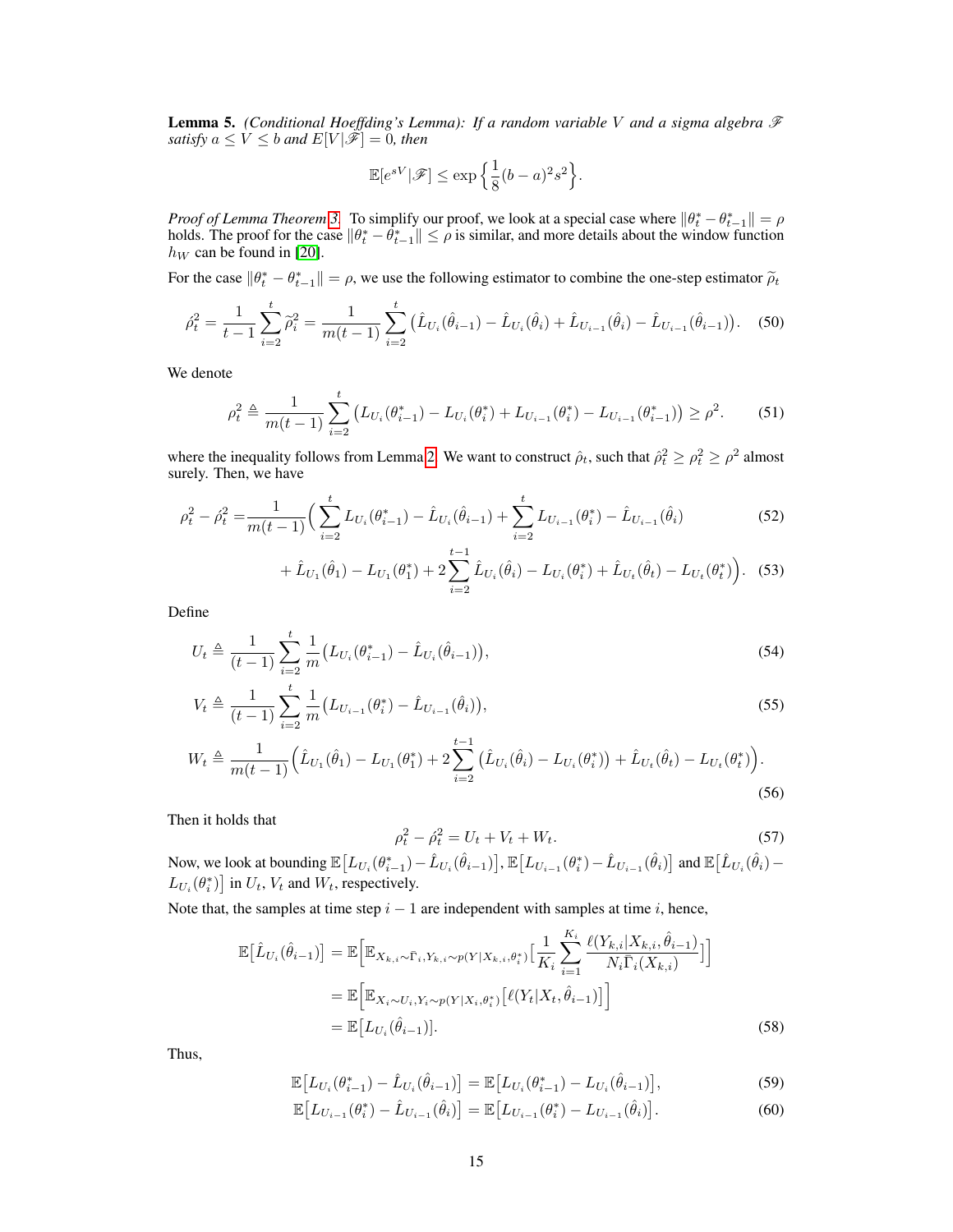We use Lemma [3](#page-10-0) to construct bounds for these two terms. Let

$$
Q(\theta) = \left(L_{U_i}(\theta_{i-1}^*) - L_{U_i}(\theta)\right)^2, \text{ and } \psi_k(\theta) = \ell(Y_k | X_k, \theta), \quad 1 \le k \le K_{i-1},\tag{61}
$$

where  $X_k \sim \overline{\Gamma}_{i-1}$  and  $Y_k \sim p(Y|X_k, \theta_{i-1}^*)$ . It can be verified that

$$
\hat{\theta}_{i-1} = \underset{\theta \in \Theta}{\operatorname{argmin}} \sum_{k}^{K_{i-1}} \psi_k(\theta), \quad \theta^* = \underset{\theta \in \Theta}{\operatorname{argmin}} P(\theta) = \underset{\theta \in \Theta}{\operatorname{argmin}} \mathbb{E}[\psi(\theta)] = \theta_{i-1}^*,\tag{62}
$$

and  $\nabla Q(\theta_{i-1}^*) = 0$ . All the conditions in Lemma [3](#page-10-0) are satisfied. We have

$$
\nabla^2 P(\theta^*) = I_{\Gamma_{i-1}}(\theta^*_{i-1}), \quad \nabla^2 Q(\theta^*) = 2I_{U_i}(\theta^*_{i-1}).\tag{63}
$$

Thus,

$$
\begin{split} \left(\mathbb{E}\left[L_{U_{i}}(\theta_{i-1}^{*})-L_{U_{i}}(\hat{\theta}_{i-1})\right]\right)^{2} \\ &\leq \mathbb{E}\left[\left(L_{U_{i}}(\theta_{i-1}^{*})-L_{U_{i}}(\hat{\theta}_{i-1})\right)^{2}\right] \\ &\leq (1+\gamma_{i-1})\frac{\text{Tr}\left(I_{\Gamma_{i-1}}(\theta_{i-1}^{*})^{-1}I_{U_{i}}(\theta_{i-1}^{*})\right)}{K_{i-1}} + \frac{\max_{\theta \in \Theta}\left[L_{U_{i}}(\theta)-L_{U_{i}}(\theta_{i-1}^{*})\right]^{2}}{K_{i-1}^{2}} \\ &\triangleq A_{i}. \end{split} \tag{64}
$$

Similarly, we have

$$
\begin{split} \left(\mathbb{E}[L_{U_{i-1}}(\theta_i^*) - L_{U_{i-1}}(\hat{\theta}_i)]\right)^2 \\ &\leq (1 + \gamma_i) \frac{\text{Tr}\big(I_{\bar{\Gamma}_i}(\theta_i^*)^{-1}I_{U_{i-1}}(\theta_i^*)\big)}{K_i} + \frac{\max_{\theta \in \Theta} \big[L_{U_{i-1}}(\theta) - L_{U_{i-1}}(\theta_i^*)\big]^2}{K_i^2} \\ &\triangleq B_i. \end{split} \tag{65}
$$

For the term  $\mathbb{E}\big[L_{U_i}(\theta_i^*) - \hat{L}_{U_i}(\hat{\theta}_i)\big]$  in  $W_t$ , suppose that the samples used to estimate  $\hat{\theta}_i$  and the samples used to compute  $\hat{L}_{U_i}$  are independent. This can be done by splitting the samples at each time step  $i$ . Note that this assumption is just required to proceed with the theoretical analysis; we will use all the samples to estimate  $\hat{\theta}_i$  in practice.

Then, similar argument holds as in [\(58\)](#page-14-0), and we have

$$
\mathbb{E}\big[\hat{L}_{U_i}(\hat{\theta}_i) - L_{U_i}(\theta_i^*)\big] = \mathbb{E}\big[L_{U_i}(\hat{\theta}_i) - L_{U_i}(\theta_i^*)\big] \ge 0.
$$
\n(66)

where the inequality follows from the fact that  $\theta_t^*$  is the minimizer of  $L_{U_t}(\theta)$ . Applying the upper bound in Lemma [1,](#page-4-0) this term can be bounded as

$$
0 \leq \mathbb{E}\left[L_{U_i}(\theta_i^*) - L_{U_i}(\hat{\theta}_i)\right] \leq (1 + \gamma_i) \frac{\text{Tr}\left(I_{\Gamma_i}^{-1}(\theta_i^*)I_{U_i}(\theta_i^*)\right)}{2K_i} + \frac{\max_{\theta \in \Theta} \left[L_{U_i}(\theta) - L_{U_i}(\theta_i^*)\right]}{K_i^2}
$$
\n
$$
\triangleq C_i.
$$
\n(67)

The resulting bounds on the expectation of  $U_t$ ,  $V_t$ , and  $W_t$  denoted  $\bar{U}_t$ ,  $\bar{V}_t$ , and  $\bar{W}_t$  are as follows:

$$
\bar{U}_t = \frac{1}{m(t-1)} \sum_{i=2}^t \sqrt{A_i},\tag{68}
$$

$$
\bar{V}_t = \frac{1}{m(t-1)} \sum_{i=2}^t \sqrt{B_i},\tag{69}
$$

$$
\bar{W}_t = \frac{1}{m(t-1)}(C_1 + 2\sum_{i=2}^{t-1} C_i + C_t).
$$
\n(70)

Now, we find the upper bound  $\xi_i$  to upper bound the expectation as we mentioned in [\(49\)](#page-13-1). Then it holds that

$$
\mathbb{P}\Big\{\rho_t^2 - \hat{\rho}_t^2 > \bar{U}_t + \bar{V}_t + \bar{W}_t + r_t\Big\} \n= \mathbb{P}\Big\{U_t + V_t + W_t > \bar{U}_t + \bar{V}_t + \bar{W}_t + r_t\Big\} \n\le \mathbb{P}\Big\{U_t > \bar{U}_t + \frac{1}{3}r_t\Big\} + \mathbb{P}\Big\{V_t > \bar{V}_t + \frac{1}{3}r_t\Big\} + \mathbb{P}\Big\{W_t > \bar{W}_t + \frac{1}{3}r_t\Big\}.
$$
\n(71)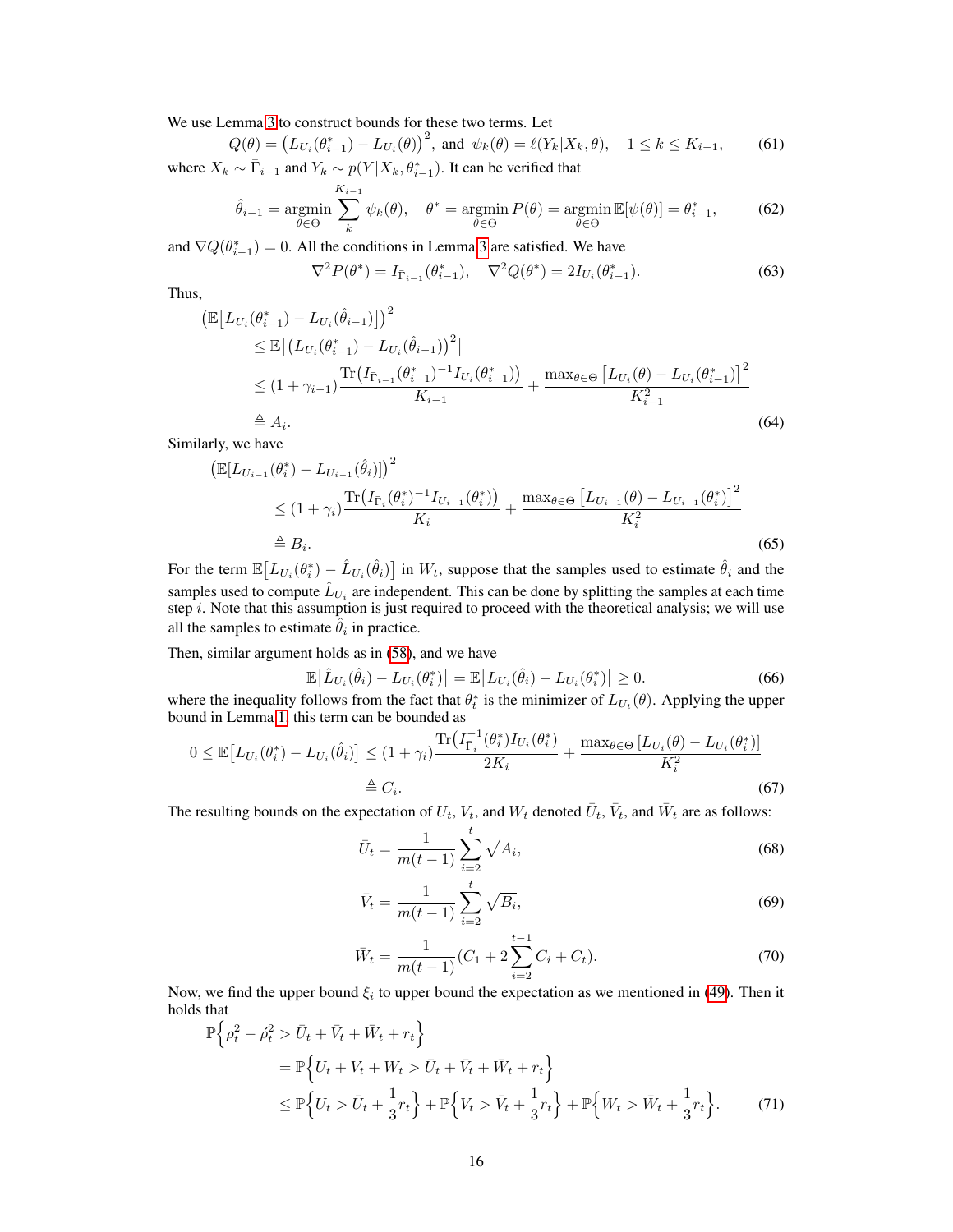To bound these probabilities with [\(49\)](#page-13-1), we first bound the moment generating functions using Lemma [5,](#page-14-1)

$$
\frac{1}{m}|\hat{L}_{U_i}(\hat{\theta}_i) - L_{U_i}(\theta_i^*)| \le \frac{L_b}{2m} \max_{\theta \in \Theta} \|\theta - \theta_i^*\|^2 \le \frac{L_b}{2m} \text{Diameter}(\Theta)^2,\tag{72}
$$

and

$$
\frac{1}{m}|L_{U_i}(\theta_{i-1}^*) - \hat{L}_{U_i}(\hat{\theta}_{i-1})| \le \frac{1}{m}|L_{U_i}(\theta_{i-1}^*) - L_{U_i}(\theta_i^*)| + \frac{1}{m}|L_{U_i}(\theta_i^*) - \hat{L}_{U_i}(\hat{\theta}_{i-1})|
$$
\n
$$
\le \frac{L_b}{m}\text{Diameter}(\Theta)^2. \tag{73}
$$

Then, we apply Lemma [4](#page-13-0) and Lemma [5](#page-14-1) with  $\sigma_i^2 = \frac{L_b^2}{4m^2} \text{Diameter}^4(\Theta)$  for the terms in  $U_t$  and  $V_t$ , and apply  $\sigma_i^2 = \frac{L_b^2}{16m^2}$ Diameter<sup>4</sup>( $\Theta$ ) for the terms in  $W_t$ , respectively. We have

$$
\nu_U = \nu_V = \frac{L_b^2}{4m^2} \text{Diameter}(\Theta)^4 \sum_{i=2}^t \frac{1}{(t-1)^2} = \frac{L_b^2}{4(t-1)m^2} \text{Diameter}(\Theta)^4,\tag{74}
$$

$$
\nu_W \le \frac{L_b^2}{16m^2} \text{Diameter}(\Theta)^4 \sum_{i=2}^t \left(\frac{2}{t-1}\right)^2 = \frac{L_b^2}{4(t-1)m^2} \text{Diameter}(\Theta)^4. \tag{75}
$$

Let  $D_t \triangleq \overline{U}_t + \overline{V}_t + \overline{W}_t$ . Then we obtain

$$
\mathbb{P}\Big\{\rho_t^2 > \rho_t^2 + D_t + r_t\Big\} \le 3 \exp\Big\{-\frac{2m^2(t-1)r_t^2}{9L_b^2 \text{Diameter}^4(\Theta)}\Big\}.\tag{76}
$$

Then it follows the assumption in Theorem [3](#page-6-3) that

$$
\sum_{t=2}^{\infty} \mathbb{P}\left\{\hat{\rho}_t^2 + D_t + r_t < \rho_t^2\right\} \le \sum_{t=2}^{\infty} 3 \exp\left\{-\frac{2m^2(t-1)r_t^2}{9L_b^2 \text{Diameter}^4(\Theta)}\right\} < \infty. \tag{77}
$$

Therefore, by the Borel-Cantelli Lemma, for all  $t$  large enough it holds that

$$
\hat{\rho}_t^2 = \hat{\rho}_t^2 + D_t + r_t \ge \rho_t^2 \tag{78}
$$

almost surely. Finally, it holds that  $\rho_t^2 \ge \rho^2$  from Lemma [2,](#page-5-3) which proves the result.  $\Box$ 

# E Proof of Theorem [2](#page-5-5)

To prove Theorem [2,](#page-5-5) we use the following result from Theorem 3 in [\[20\]](#page-9-14).

**Lemma 6.** *If*  $\hat{\rho}_t \ge \rho$  *almost surely for t sufficiently large, then with* 

$$
K_t \ge K_t^* \triangleq \min\left\{K \ge 1 \Big| b\Big(d/2, \big(\sqrt{\frac{2\varepsilon}{m}} + \hat{\rho}_{t-1}\big)^2, K\Big) \le \varepsilon\right\} \tag{79}
$$

samples, we have  $\limsup_{t\to\infty} (\mathbb{E}[L_{U_t}(\hat{\theta}_t)] - L_{U_t}(\theta_t^*)) \leq \varepsilon$  almost surely.

*Proof of Theorem [2.](#page-5-5)* From Theorem [3,](#page-6-3) we know that the proposed estimate  $\hat{\rho}_t^2 \ge \rho^2$  almost surely, which implies  $\hat{\rho}_t \ge \rho$  almost surely. Directly applying the above lemma completes the proof.  $\Box$ 

# **F** Estimation of m and  $L_b$

We construct the estimator of m and  $L_b$  with the samples drawn from distribution  $\overline{\Gamma}_t$ . By the assumption of strongly convexity, we have

<span id="page-16-0"></span>
$$
L_{U_t}(\theta) \ge L_{U_t}(\theta') + \langle \nabla L_{U_t}(\theta'), \theta - \theta' \rangle + \frac{m}{2} ||\theta - \theta'||^2, \ \forall \theta, \theta' \in \Theta,
$$
\n(80)

which implies that

$$
m \le \frac{L_{U_t}(\theta) - L_{U_t}(\theta') - \langle \nabla L_{U_t}(\theta'), \theta - \theta' \rangle}{\frac{1}{2} \|\theta - \theta'\|^2}
$$
(81)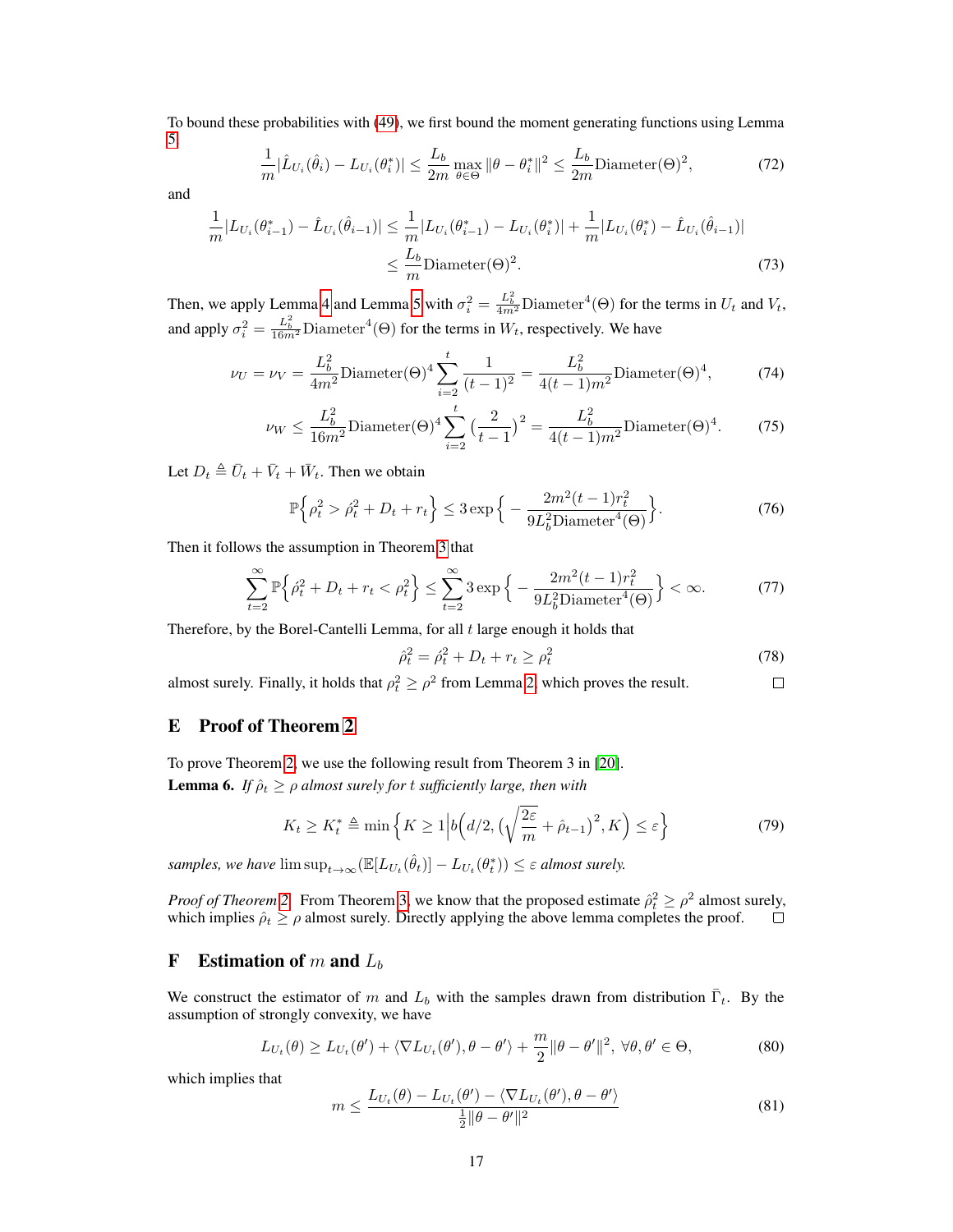<span id="page-17-1"></span>

<span id="page-17-2"></span>Figure 2: Estimated parameter on the regression task over synthetic data. (a) Estimated strongly convex parameter. (b) Estimated largest eigenvalue.

holds for any  $\theta, \theta' \in \Theta$ .

Since m is the smallest value satisfying [\(81\)](#page-16-0) for any  $\theta, \theta' \in \Theta$ , we consider following estimator

<span id="page-17-0"></span>
$$
\widetilde{m}_t \triangleq \min_{\theta, \theta' \in \Theta_t} \frac{2}{K_t} \sum_{k=1}^{K_t} \frac{\ell(Y_{k,t} | X_{k,t}, \theta) - \ell(Y_{k,t} | X_{k,t}, \theta') - \langle \nabla \ell(Y_{k,t} | X_{k,t}, \theta'), \theta - \theta' \rangle}{N_t \bar{\Gamma}_t(X_{k,t}) \|\theta - \theta'\|^2}.
$$
 (82)

Following [\(82\)](#page-17-0), we have

$$
\mathbb{E}(\widetilde{m}_{t}) = \mathbb{E}_{X_{k,t}\sim\Gamma_{t}}\left\{\min_{\theta,\theta'\in\Theta_{t}}\frac{2}{K_{t}}\sum_{k=1}^{K_{t}}\frac{\ell(Y_{k,t}|X_{k,t},\theta)-\ell(Y_{k,t}|X_{k,t},\theta')-\langle\nabla\ell(Y_{k,t}|X_{k,t},\theta'),\theta-\theta'\rangle}{N_{t}\Gamma_{t}(X_{k,t})\|\theta-\theta'\|^{2}}\right\}
$$
\n
$$
\leq \min_{\theta,\theta'\in\Theta_{t}}\mathbb{E}_{X_{k,t}\sim\Gamma_{t}}\left\{\frac{2}{K_{t}}\sum_{k=1}^{K_{t}}\frac{\ell(Y_{k,t}|X_{k,t},\theta)-\ell(Y_{k,t}|X_{k,t},\theta')-\langle\nabla\ell(Y_{k,t}|X_{k,t},\theta'),\theta-\theta'\rangle}{N_{t}\Gamma_{t}(X_{k,t})\|\theta-\theta'\|^{2}}\right\}
$$
\n
$$
=\min_{\theta,\theta'\in\Theta_{t}}\mathbb{E}_{X_{k,t}\sim U_{t}}\left\{\frac{2}{K_{t}}\sum_{k=1}^{K_{t}}\frac{\ell(Y_{k,t}|X_{k,t},\theta)-\ell(Y_{k,t}|X_{k,t},\theta')-\langle\nabla\ell(Y_{k,t}|X_{k,t},\theta'),\theta-\theta'\rangle}{\|\theta-\theta'\|^{2}}\right\}
$$
\n
$$
=\min_{\theta,\theta'\in\Theta_{t}}\frac{L_{U_{t}}(\theta)-L_{U_{t}}(\theta')-\langle\nabla L_{U_{t}}(\theta'),\theta-\theta'\rangle}{\frac{1}{2}\|\theta-\theta'\|^{2}}
$$
\n
$$
=m,
$$
\n(83)

which implies that  $\widetilde{m}_t$  is a conservative estimate of m. In practice, the strongly convex parameter  $m$ may also vary with time  $t$ . Thus, we use the following estimator to combine the one-step estimator  $\widetilde{m}_t$ ,

$$
\hat{m}_t = \min\{\tilde{m}_{t-1}, \tilde{m}_t\},\tag{84}
$$

for  $t \geq 2$ .

Moreover, following the boundedness assumption in Assumption [2,](#page-3-2) we have

$$
\max_{\theta \in \Theta} \ \lambda_{\max} \ [I_{U_t}(\theta)] \le L_b,
$$
\n(85)

where  $\lambda_{\text{max}}(\cdot)$  denotes the maximal eigenvalue of a square matrix. In this case, we consider following estimator

$$
\hat{L}_{b,t} \triangleq \max_{\theta_t \in \Theta_t} \ \lambda_{\max} \left[ \frac{1}{K_t} \sum_{k=1}^{K_t} \frac{1}{N_t} \frac{1}{\Gamma_t(X_{k,t})} H(X_{k,t}, \theta_t) \right]. \tag{86}
$$